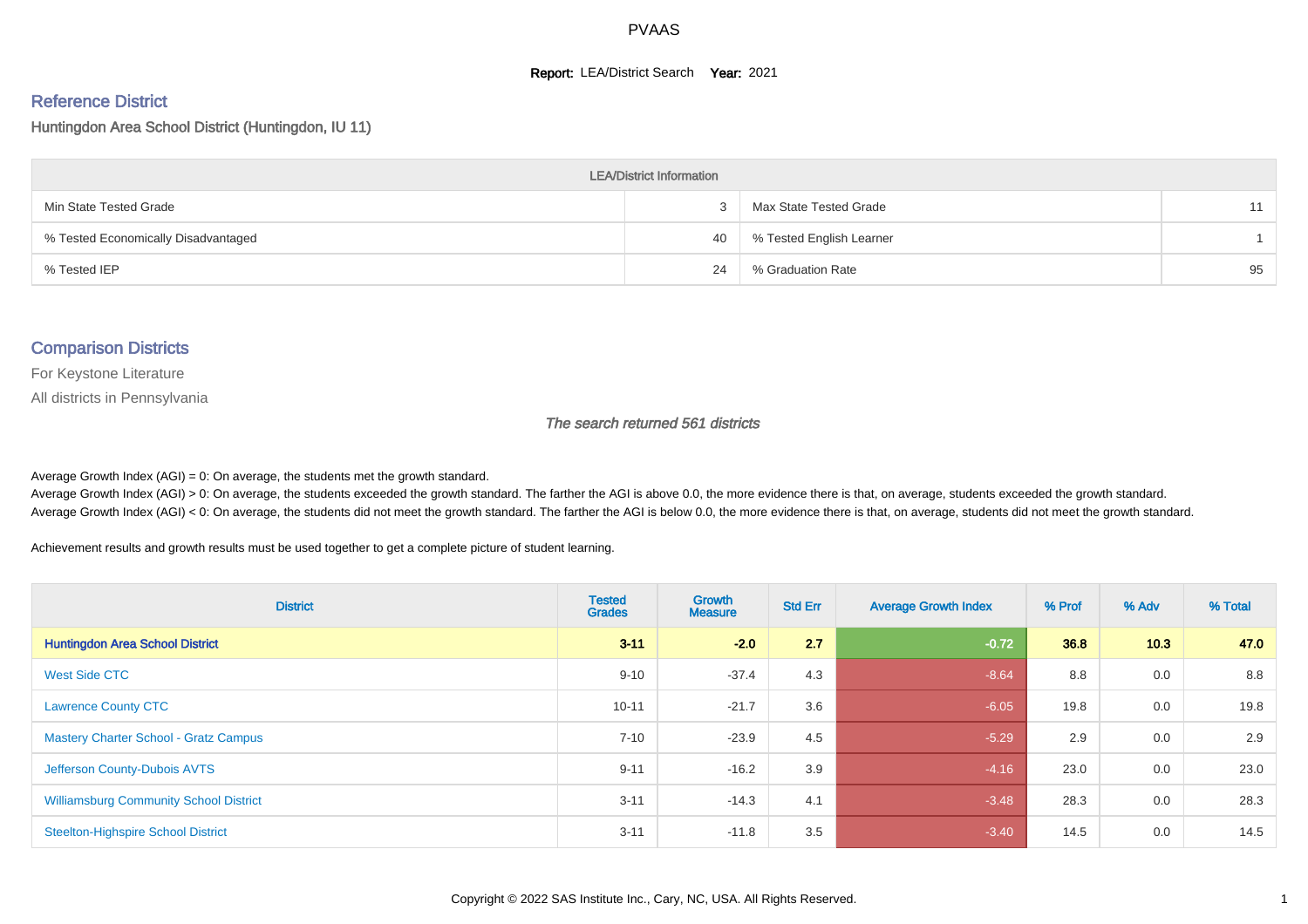| <b>District</b>                                                       | <b>Tested</b><br><b>Grades</b> | <b>Growth</b><br><b>Measure</b> | <b>Std Err</b> | <b>Average Growth Index</b> | % Prof | % Adv   | % Total |
|-----------------------------------------------------------------------|--------------------------------|---------------------------------|----------------|-----------------------------|--------|---------|---------|
| <b>Huntingdon Area School District</b>                                | $3 - 11$                       | $-2.0$                          | 2.7            | $-0.72$                     | 36.8   | 10.3    | 47.0    |
| Maritime Academy Charter School                                       | $3 - 10$                       | $-11.4$                         | $3.5\,$        | $-3.29$                     | 15.2   | 0.0     | 15.2    |
| <b>Propel Charter School-Homestead</b>                                | $3 - 11$                       | $-11.7$                         | 4.1            | $-2.84$                     | 15.9   | 0.0     | 15.9    |
| <b>Northern Potter School District</b>                                | $3 - 12$                       | $-13.1$                         | 4.6            | $-2.84$                     | 37.5   | 0.0     | 37.5    |
| <b>Propel Charter School-Montour</b>                                  | $3 - 10$                       | $-10.7$                         | 3.9            | $-2.71$                     | 13.7   | 0.0     | 13.7    |
| South Allegheny School District                                       | $3 - 11$                       | $-8.8$                          | 3.2            | $-2.70$                     | 40.5   | 0.0     | 40.5    |
| <b>Sugar Valley Rural Charter School</b>                              | $3 - 11$                       | $-11.0$                         | 4.5            | $-2.46$                     | 14.9   | 0.0     | 14.9    |
| <b>Innovative Arts Academy Charter School</b>                         | $6 - 11$                       | $-9.1$                          | 3.7            | $-2.44$                     | 9.5    | 0.0     | 9.5     |
| <b>Farrell Area School District</b>                                   | $3 - 11$                       | $-10.4$                         | 4.3            | $-2.41$                     | 19.0   | 0.0     | 19.0    |
| <b>Universal Audenried Charter School</b>                             | $9 - 11$                       | $-5.8$                          | 2.4            | $-2.40$                     | 14.6   | 0.0     | 14.6    |
| La Academia Partnership Charter School                                | $6 - 11$                       | $-11.0$                         | 4.7            | $-2.34$                     | 6.8    | 0.0     | 6.8     |
| Salisbury-Elk Lick School District                                    | $3 - 11$                       | $-13.5$                         | 5.9            | $-2.30$                     | 27.8   | 0.0     | 27.8    |
| <b>Keystone Education Center Charter School</b>                       | $3-12$                         | $-12.9$                         | 5.9            | $-2.19$                     | 28.0   | 0.0     | 28.0    |
| <b>Aliquippa School District</b>                                      | $3 - 11$                       | $-9.0$                          | 4.2            | $-2.14$                     | 11.0   | 0.0     | 11.0    |
| <b>Williams Valley School District</b>                                | $3 - 11$                       | $-7.3$                          | 3.4            | $-2.13$                     | 23.2   | 0.0     | 23.2    |
| <b>Moshannon Valley School District</b>                               | $3 - 10$                       | $-7.0$                          | 3.4            | $-2.01$                     | 48.5   | $0.0\,$ | 48.5    |
| The New Academy Charter School                                        | $8 - 11$                       | $-10.4$                         | 5.2            | $-2.00$                     | 0.0    | 0.0     | 0.0     |
| <b>Forest City Regional School District</b>                           | $3 - 12$                       | $-6.0$                          | 3.0            | $-1.96$                     | 44.1   | 0.0     | 44.1    |
| <b>Mount Pleasant Area School District</b>                            | $3 - 11$                       | $-5.0$                          | 2.6            | $-1.93$                     | 52.6   | 0.0     | 52.6    |
| Perseus House Charter School Of Excellence                            | $6 - 11$                       | $-5.2$                          | 3.0            | $-1.72$                     | 16.5   | 0.0     | 16.5    |
| Preparatory Charter School Of Mathematics, Science, Tech, And Careers | $9 - 10$                       | $-4.0$                          | 2.5            | $-1.59$                     | 15.0   | 0.0     | 15.0    |
| <b>Ferndale Area School District</b>                                  | $3 - 10$                       | $-5.8$                          | 4.3            | $-1.33$                     | 40.0   | 0.0     | 40.0    |
| <b>Shade-Central City School District</b>                             | $3 - 11$                       | $-5.9$                          | 4.6            | $-1.28$                     | 27.8   | 0.0     | 27.8    |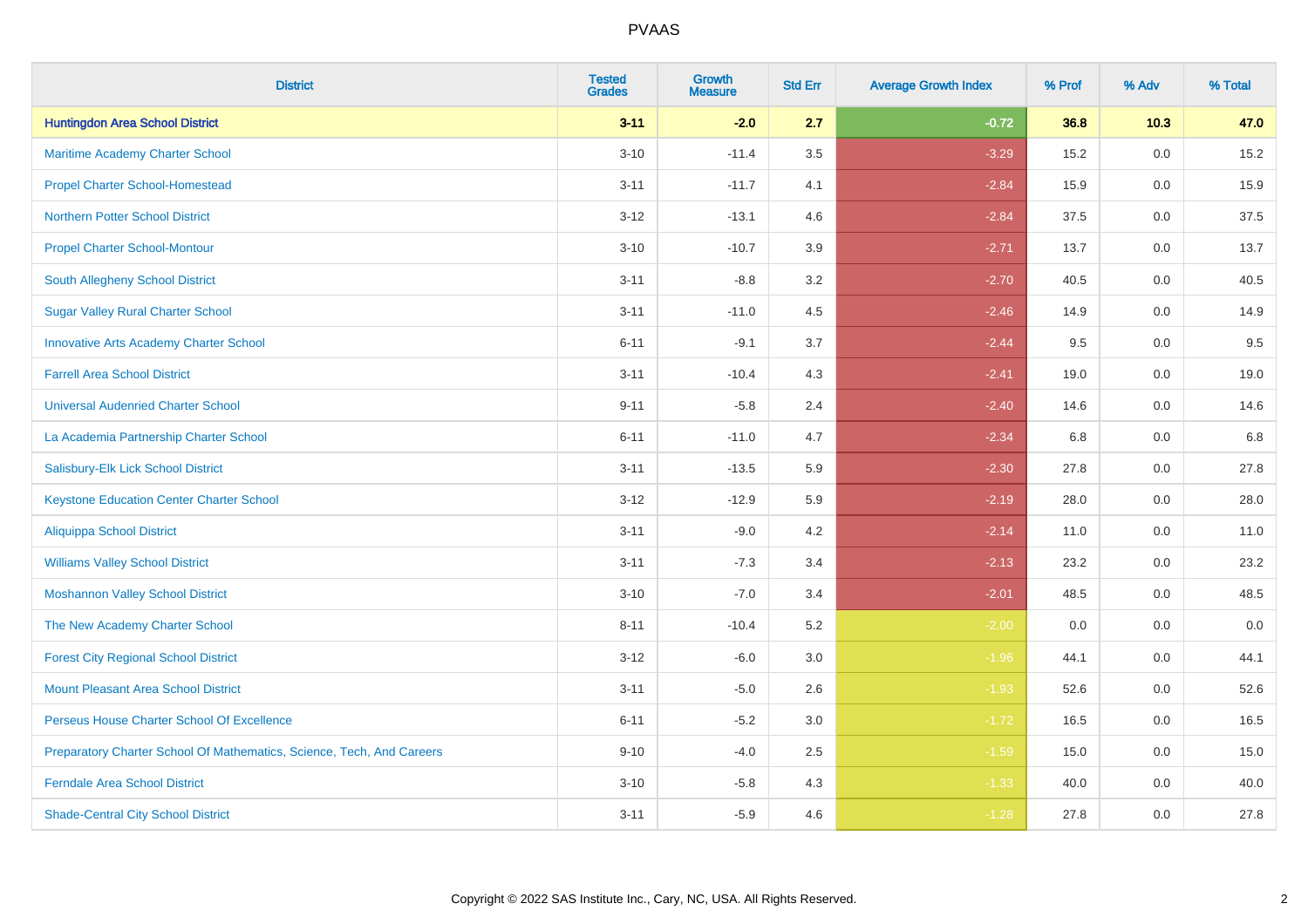| <b>District</b>                                         | <b>Tested</b><br><b>Grades</b> | <b>Growth</b><br><b>Measure</b> | <b>Std Err</b> | <b>Average Growth Index</b> | % Prof | % Adv   | % Total |
|---------------------------------------------------------|--------------------------------|---------------------------------|----------------|-----------------------------|--------|---------|---------|
| <b>Huntingdon Area School District</b>                  | $3 - 11$                       | $-2.0$                          | 2.7            | $-0.72$                     | 36.8   | 10.3    | 47.0    |
| <b>Greater Johnstown School District</b>                | $3 - 11$                       | $-3.1$                          | 2.6            | $-1.19$                     | 26.1   | 0.0     | 26.1    |
| Imhotep Institute Charter High School                   | $9 - 11$                       | $-5.3$                          | 5.8            | $-0.92$                     | 25.0   | 0.0     | 25.0    |
| Center For Student Learning Charter School At Pennsbury | $6 - 12$                       | $-2.9$                          | 6.1            | $-0.47$                     | 42.9   | 0.0     | 42.9    |
| Hope For Hyndman Charter School                         | $3 - 11$                       | $-2.0$                          | 6.1            | $-0.32$                     | 33.3   | 0.0     | 33.3    |
| Philadelphia Electrical & Tech Charter High School      | $10 - 10$                      | $-0.5$                          | 2.9            | $-0.15$                     | 8.8    | 0.0     | 8.8     |
| <b>Mastery Charter School - Thomas Campus</b>           | $3 - 10$                       | 2.1                             | 6.2            | 0.33                        | 28.6   | 0.0     | 28.6    |
| <b>Mastery Charter High School-Lenfest Campus</b>       | $7 - 11$                       | 2.5                             | 5.7            | 0.43                        | 40.0   | 0.0     | 40.0    |
| <b>Union Area School District</b>                       | $3 - 11$                       | 1.9                             | 4.3            | 0.44                        | 61.5   | 0.0     | 61.5    |
| <b>Commodore Perry School District</b>                  | $3 - 11$                       | 3.2                             | 5.5            | 0.58                        | 58.3   | 0.0     | 58.3    |
| Urban Pathways 6-12 Charter School                      | $6 - 11$                       | 4.8                             | 6.4            | 0.75                        | 28.6   | 0.0     | 28.6    |
| <b>Clairton City School District</b>                    | $3 - 11$                       | 3.5                             | 3.7            | 0.95                        | 13.4   | 0.0     | 13.4    |
| Lehigh Career & Technical Institute                     | $10 - 12$                      | 5.6                             | 5.6            | 0.99                        | 78.3   | 0.0     | 78.3    |
| <b>Mastery Charter School - Pickett Campus</b>          | $6 - 10$                       | 5.6                             | 5.7            | 1.00                        | 27.8   | 0.0     | 27.8    |
| <b>Esperanza Cyber Charter School</b>                   | $3 - 11$                       | 7.1                             | 6.1            | 1.16                        | 9.1    | 0.0     | 9.1     |
| <b>York Academy Regional Charter School</b>             | $3 - 11$                       | 9.0                             | 5.0            | 1.79                        | 55.2   | $0.0\,$ | 55.2    |
| <b>Sto-Rox School District</b>                          | $3 - 10$                       | 6.6                             | 3.7            | 1.80                        | 13.4   | 0.0     | 13.4    |
| <b>Blacklick Valley School District</b>                 | $3 - 11$                       | 8.0                             | 4.3            | 1.85                        | 34.1   | 0.0     | 34.1    |
| <b>Chester Charter Scholars Academy Charter School</b>  | $3 - 12$                       | 8.4                             | 4.1            | 2.03                        | 23.4   | 0.0     | 23.4    |
| Lincoln Leadership Academy Charter School               | $3 - 12$                       | 14.2                            | 6.4            | 2.22                        | 23.5   | 0.0     | 23.5    |
| People For People Charter School                        | $3 - 12$                       | 13.3                            | 5.5            | 2.43                        | 13.5   | 0.0     | 13.5    |
| <b>Belmont Charter School</b>                           | $3 - 10$                       | 16.0                            | 6.5            | 2.45                        | 64.3   | 0.0     | 64.3    |
| Multicultural Academy Charter School                    | $9 - 11$                       | 9.5                             | 3.5            | 2.69                        | 22.0   | 0.0     | 22.0    |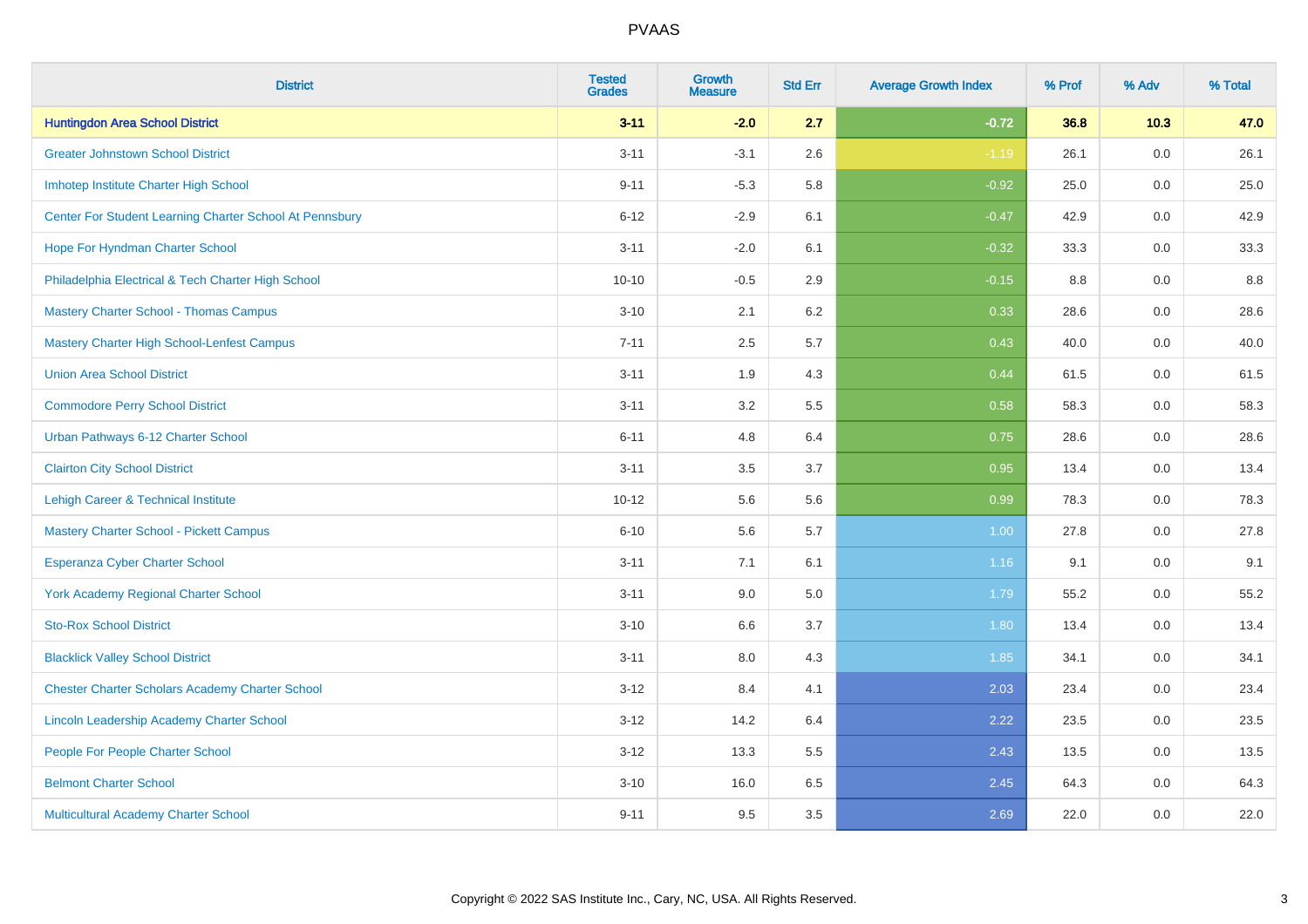| <b>District</b>                                  | <b>Tested</b><br><b>Grades</b> | <b>Growth</b><br><b>Measure</b> | <b>Std Err</b> | <b>Average Growth Index</b> | % Prof | % Adv | % Total |
|--------------------------------------------------|--------------------------------|---------------------------------|----------------|-----------------------------|--------|-------|---------|
| <b>Huntingdon Area School District</b>           | $3 - 11$                       | $-2.0$                          | 2.7            | $-0.72$                     | 36.8   | 10.3  | 47.0    |
| <b>York City School District</b>                 | $3 - 12$                       | $-28.9$                         | 2.1            | $-13.59$                    | 6.0    | 0.3   | $6.2\,$ |
| Dr Robert Ketterer Charter School Inc            | $6 - 12$                       | 10.1                            | 5.0            | 2.04                        | 14.9   | 0.4   | 15.3    |
| <b>Harrisburg City School District</b>           | $3 - 11$                       | $-0.4$                          | 2.1            | $-0.19$                     | 15.1   | 0.4   | 15.5    |
| <b>Columbia-Montour AVTS</b>                     | $9 - 10$                       | $-12.5$                         | 3.0            | $-4.16$                     | 22.3   | 0.6   | 22.9    |
| Esperanza Academy Charter School                 | $4 - 11$                       | 4.0                             | 2.5            | 1.61                        | 32.4   | 0.7   | 33.1    |
| Penn Hills School District                       | $3 - 11$                       | $-7.6$                          | 2.6            | $-2.94$                     | 33.1   | 0.7   | 33.8    |
| <b>Chester-Upland School District</b>            | $3 - 11$                       | $-0.3$                          | 2.7            | $-0.09$                     | 13.8   | 0.8   | 14.6    |
| Community Academy Of Philadelphia Charter School | $3 - 11$                       | 5.8                             | 2.7            | 2.12                        | 26.7   | 0.9   | 27.6    |
| <b>Tech Freire Charter School</b>                | $9 - 11$                       | 9.3                             | 2.9            | 3.26                        | 18.0   | 1.1   | 19.1    |
| <b>Marion Center Area School District</b>        | $3 - 10$                       | $-12.0$                         | 3.1            | $-3.87$                     | 33.7   | 1.1   | 34.8    |
| <b>Pottstown School District</b>                 | $3 - 12$                       | $-4.0$                          | 2.4            | $-1.68$                     | 29.8   | 1.2   | 31.0    |
| <b>Carbon Career &amp; Technical Institute</b>   | $9 - 11$                       | $-5.7$                          | 3.6            | $-1.59$                     | 34.5   | 1.2   | 35.7    |
| Northern Tioga School District                   | $3 - 12$                       | $-7.5$                          | 2.8            | $-2.64$                     | 54.0   | 1.2   | 55.2    |
| <b>Bristol Borough School District</b>           | $3 - 12$                       | $-4.3$                          | 3.4            | $-1.27$                     | 39.7   | 1.3   | 41.0    |
| <b>Rochester Area School District</b>            | $3 - 11$                       | $-13.2$                         | 4.6            | $-2.89$                     | 19.5   | 1.3   | 20.8    |
| <b>Everett Area School District</b>              | $3 - 11$                       | 5.0                             | 3.4            | 1.47                        | 60.5   | 1.3   | 61.8    |
| <b>Carmichaels Area School District</b>          | $3 - 10$                       | $-9.3$                          | 3.3            | $-2.81$                     | 35.1   | 1.4   | 36.5    |
| <b>Bethlehem-Center School District</b>          | $3 - 10$                       | 8.1                             | 3.3            | 2.46                        | 35.1   | 1.4   | 36.5    |
| <b>Burgettstown Area School District</b>         | $3 - 11$                       | $-2.1$                          | 3.4            | $-0.62$                     | 50.0   | 1.4   | 51.4    |
| <b>KIPP Dubois Charter School</b>                | $9 - 10$                       | 4.7                             | 3.3            | 1.40                        | 31.0   | 1.4   | 32.4    |
| Lackawanna Trail School District                 | $3 - 10$                       | $-21.7$                         | 3.5            | $-6.20$                     | 38.5   | 1.5   | 40.0    |
| <b>Cornell School District</b>                   | $3 - 11$                       | $-1.6$                          | 5.0            | $-0.32$                     | 33.8   | 1.5   | 35.4    |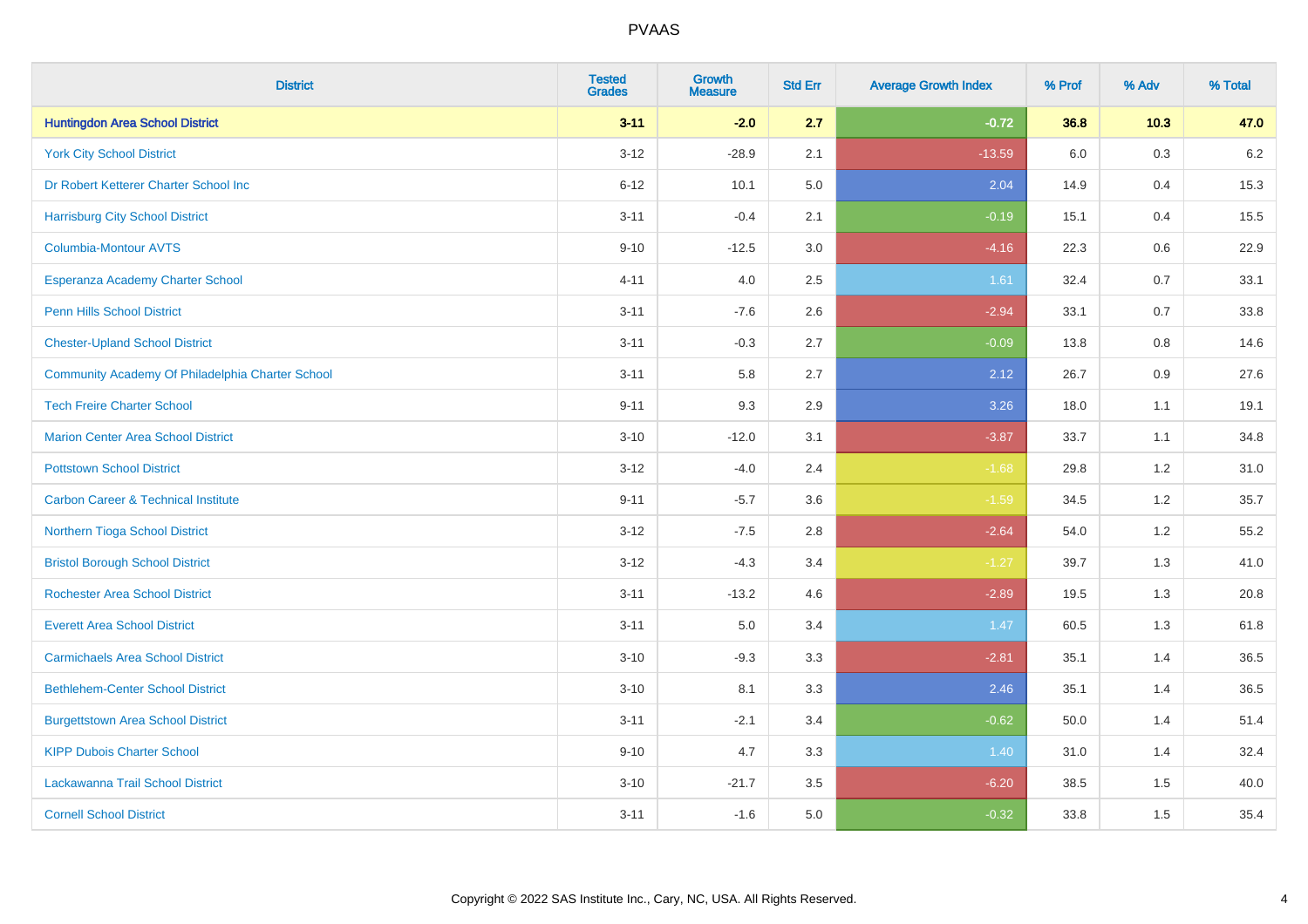| <b>District</b>                                   | <b>Tested</b><br><b>Grades</b> | <b>Growth</b><br><b>Measure</b> | <b>Std Err</b> | <b>Average Growth Index</b> | % Prof | % Adv | % Total |
|---------------------------------------------------|--------------------------------|---------------------------------|----------------|-----------------------------|--------|-------|---------|
| <b>Huntingdon Area School District</b>            | $3 - 11$                       | $-2.0$                          | 2.7            | $-0.72$                     | 36.8   | 10.3  | 47.0    |
| <b>Frazier School District</b>                    | $3 - 11$                       | $-17.2$                         | 3.7            | $-4.70$                     | 37.1   | 1.6   | 38.7    |
| Propel Charter School - Braddock Hills            | $3 - 11$                       | $-13.6$                         | 3.6            | $-3.81$                     | 9.7    | 1.6   | 11.3    |
| <b>Mahanoy Area School District</b>               | $3 - 10$                       | $-9.0$                          | 3.6            | $-2.49$                     | 26.2   | 1.6   | 27.9    |
| <b>Tussey Mountain School District</b>            | $3 - 12$                       | 1.5                             | 3.7            | 0.40                        | 38.6   | 1.8   | 40.4    |
| <b>Tacony Academy Charter School</b>              | $3 - 11$                       | $-14.7$                         | 3.0            | $-4.82$                     | 22.4   | 1.8   | 24.1    |
| <b>Smethport Area School District</b>             | $3 - 12$                       | 0.6                             | 3.9            | 0.15                        | 37.0   | 1.8   | 38.9    |
| <b>West Branch Area School District</b>           | $3 - 11$                       | 0.2                             | 3.8            | 0.05                        | 47.2   | 1.9   | 49.1    |
| <b>Columbia Borough School District</b>           | $3 - 12$                       | $-3.1$                          | 3.5            | $-0.89$                     | 29.5   | 1.9   | 31.4    |
| <b>Tamaqua Area School District</b>               | $3 - 12$                       | $-8.2$                          | 2.5            | $-3.24$                     | 44.5   | 1.9   | 46.4    |
| <b>Conrad Weiser Area School District</b>         | $3 - 11$                       | 3.6                             | 2.2            | 1.63                        | 52.1   | 2.1   | 54.2    |
| <b>Mount Carmel Area School District</b>          | $3 - 11$                       | $-0.6$                          | 3.1            | $-0.18$                     | 45.3   | 2.1   | 47.4    |
| <b>Forest Area School District</b>                | $3 - 11$                       | $-4.4$                          | 5.4            | $-0.81$                     | 36.2   | 2.1   | 38.3    |
| <b>Loyalsock Township School District</b>         | $3 - 12$                       | 4.2                             | 2.8            | 1.47                        | 54.3   | 2.1   | 56.4    |
| <b>Executive Education Academy Charter School</b> | $3 - 10$                       | $-6.5$                          | 3.1            | $-2.08$                     | 23.7   | 2.2   | 25.8    |
| <b>Norristown Area School District</b>            | $3 - 12$                       | $-12.8$                         | 1.6            | $-7.98$                     | 23.5   | 2.3   | 25.7    |
| <b>Lancaster School District</b>                  | $3 - 12$                       | $-15.8$                         | 1.5            | $-10.90$                    | 14.6   | 2.3   | 16.9    |
| <b>Laurel School District</b>                     | $3 - 11$                       | 1.8                             | 3.1            | 0.59                        | 70.1   | 2.3   | 72.4    |
| <b>Canton Area School District</b>                | $3 - 11$                       | $-5.5$                          | 3.2            | $-1.75$                     | 40.7   | 2.3   | 43.0    |
| Morrisville Borough School District               | $3 - 11$                       | 4.8                             | 4.3            | 1.10                        | 30.2   | 2.3   | 32.6    |
| <b>Wallenpaupack Area School District</b>         | $3 - 11$                       | $-7.1$                          | 2.3            | $-3.09$                     | 40.8   | 2.4   | 43.1    |
| Schuylkill Haven Area School District             | $3 - 11$                       | $-15.3$                         | 3.1            | $-4.87$                     | 49.7   | 2.4   | 52.1    |
| <b>Washington School District</b>                 | $3 - 11$                       | $-4.9$                          | 2.8            | $-1.76$                     | 30.1   | 2.4   | 32.5    |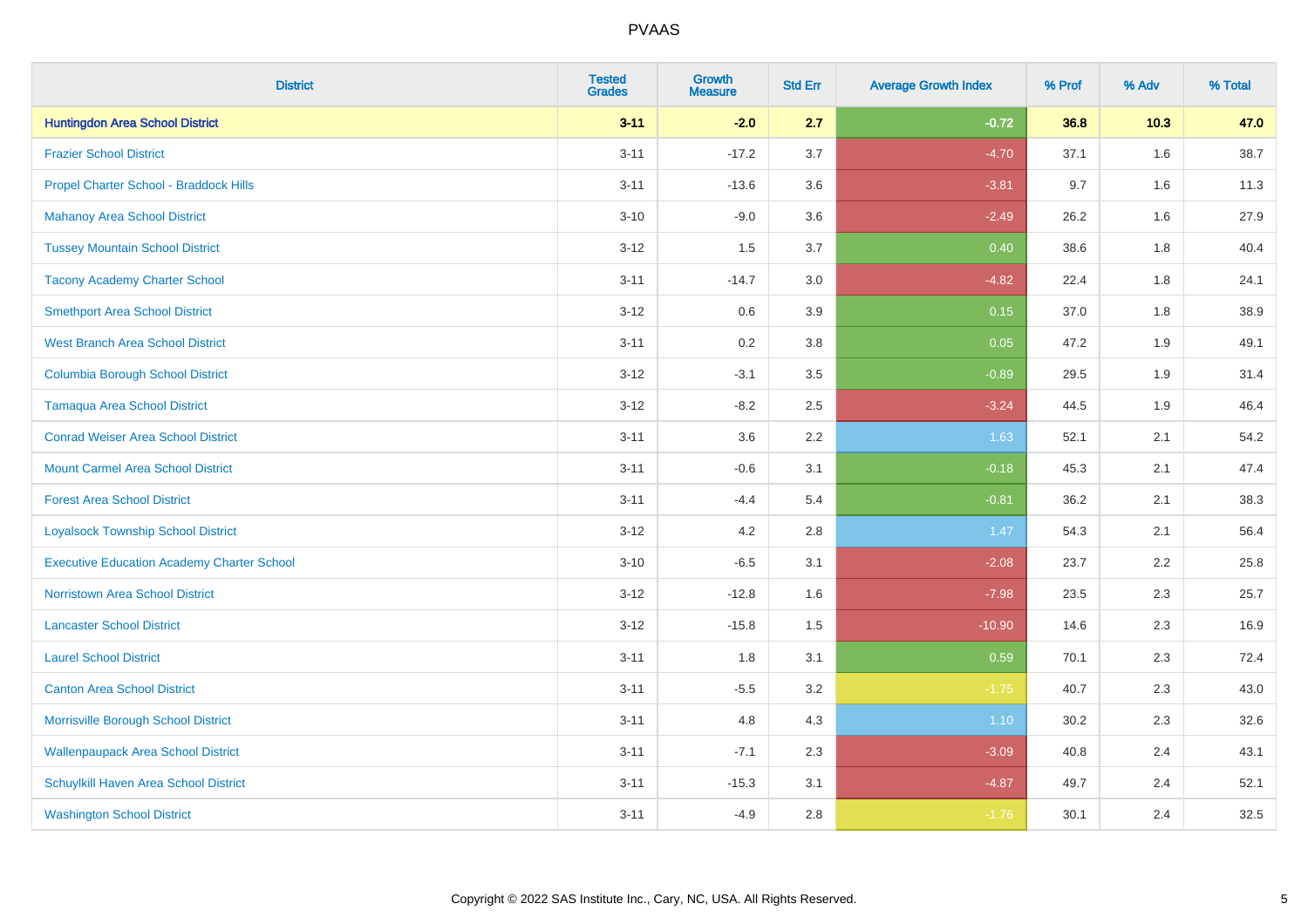| <b>District</b>                            | <b>Tested</b><br><b>Grades</b> | <b>Growth</b><br><b>Measure</b> | <b>Std Err</b> | <b>Average Growth Index</b> | % Prof | % Adv | % Total |
|--------------------------------------------|--------------------------------|---------------------------------|----------------|-----------------------------|--------|-------|---------|
| <b>Huntingdon Area School District</b>     | $3 - 11$                       | $-2.0$                          | 2.7            | $-0.72$                     | 36.8   | 10.3  | 47.0    |
| <b>Reading School District</b>             | $3 - 11$                       | 10.1                            | 1.4            | 7.25                        | 24.7   | 2.4   | 27.2    |
| <b>Dauphin County Technical School</b>     | $9 - 11$                       | $-45.5$                         | 2.6            | $-17.72$                    | 14.4   | 2.5   | 16.9    |
| Southern Huntingdon County School District | $3 - 11$                       | $-12.9$                         | 3.2            | $-3.98$                     | 32.5   | 2.5   | 35.0    |
| <b>New Foundations Charter School</b>      | $3 - 11$                       | 5.4                             | 2.2            | 2.41                        | 47.2   | 2.5   | 49.8    |
| <b>Sullivan County School District</b>     | $3 - 10$                       | $-4.0$                          | 4.4            | $-0.90$                     | 66.7   | 2.6   | 69.2    |
| <b>Lebanon School District</b>             | $3 - 11$                       | $-1.6$                          | 1.9            | $-0.80$                     | 24.4   | 2.6   | 27.0    |
| Philipsburg-Osceola Area School District   | $3 - 11$                       | $-24.8$                         | 3.3            | $-7.43$                     | 19.7   | 2.6   | 22.4    |
| <b>Achievement House Charter School</b>    | $7 - 11$                       | $-0.7$                          | 4.0            | $-0.17$                     | 32.5   | 2.6   | 35.1    |
| <b>Muhlenberg School District</b>          | $3 - 10$                       | 4.0                             | 1.9            | 2.10                        | 34.2   | 2.6   | 36.8    |
| <b>Carbondale Area School District</b>     | $3 - 10$                       | 7.4                             | 3.3            | 2.25                        | 56.6   | 2.6   | 59.2    |
| <b>Allentown City School District</b>      | $3 - 12$                       | 5.3                             | 1.4            | 3.88                        | 25.3   | 2.7   | 28.0    |
| <b>Exeter Township School District</b>     | $3 - 11$                       | $-10.4$                         | 1.9            | $-5.44$                     | 50.6   | 2.7   | 53.3    |
| <b>Tulpehocken Area School District</b>    | $3 - 12$                       | $-13.7$                         | 2.8            | $-4.81$                     | 36.7   | 2.8   | 39.4    |
| <b>West Middlesex Area School District</b> | $3 - 10$                       | $-8.4$                          | 3.8            | $-2.21$                     | 34.9   | 2.8   | 37.6    |
| <b>Central Greene School District</b>      | $3 - 11$                       | $-1.6$                          | 2.8            | $-0.55$                     | 54.2   | 2.8   | 57.0    |
| <b>Monessen City School District</b>       | $3 - 10$                       | 8.3                             | 4.5            | 1.85                        | 42.9   | 2.9   | 45.7    |
| Juniata County School District             | $3 - 12$                       | $-4.9$                          | 2.1            | $-2.26$                     | 38.5   | 2.9   | 41.4    |
| Philadelphia Academy Charter School        | $3 - 11$                       | $-8.9$                          | 2.9            | $-3.04$                     | 50.5   | 2.9   | 53.4    |
| <b>Northwestern School District</b>        | $3 - 11$                       | $-24.9$                         | 3.5            | $-7.13$                     | 42.6   | 2.9   | 45.6    |
| <b>Erie City School District</b>           | $3 - 12$                       | $-14.5$                         | 1.6            | $-9.26$                     | 25.4   | 3.0   | 28.4    |
| Northern Lebanon School District           | $3 - 11$                       | 0.4                             | 2.5            | 0.15                        | 28.0   | 3.0   | 31.0    |
| <b>William Penn School District</b>        | $3 - 12$                       | 8.3                             | 2.1            | 3.99                        | 35.6   | 3.0   | 38.7    |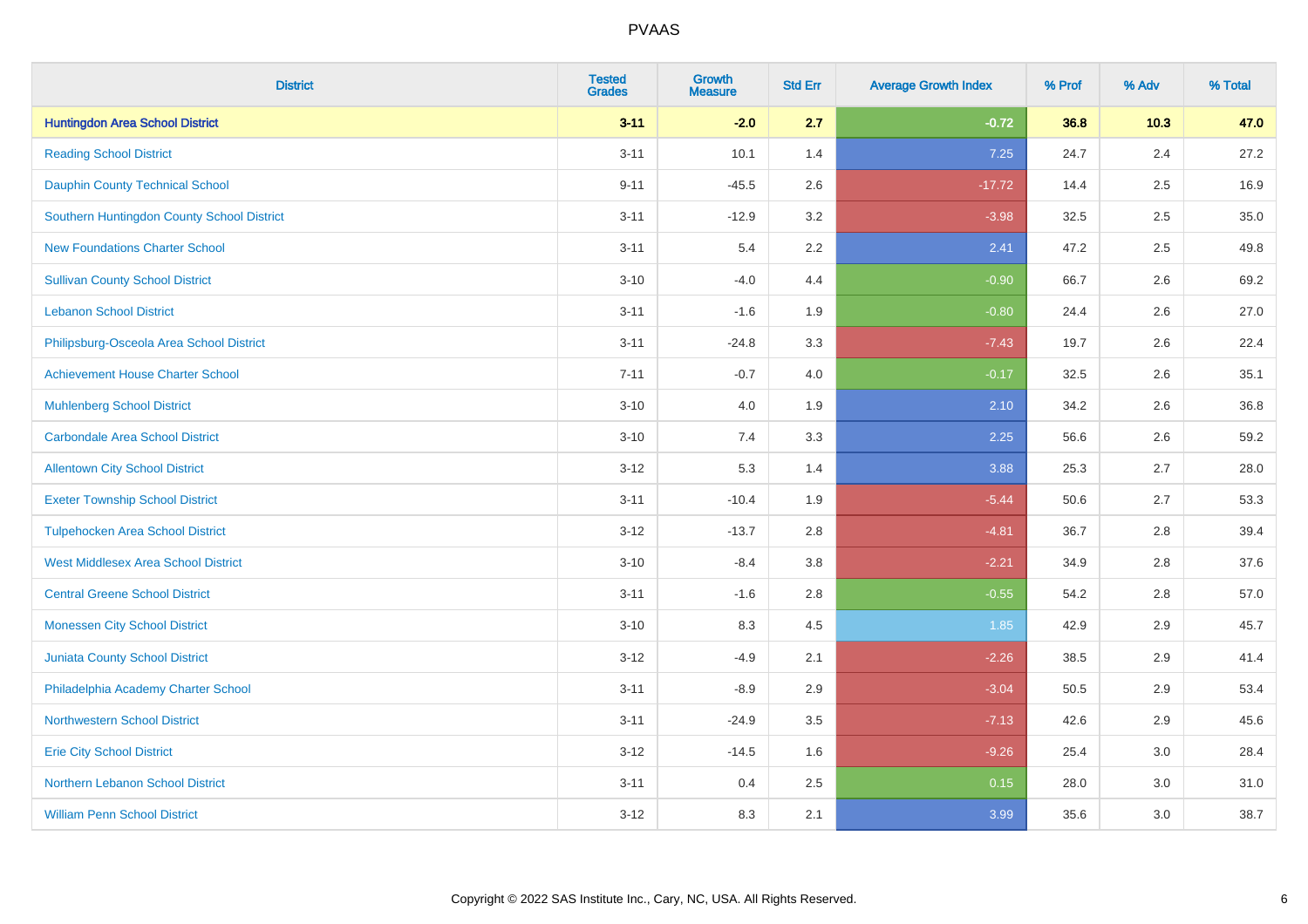| <b>District</b>                                 | <b>Tested</b><br><b>Grades</b> | <b>Growth</b><br><b>Measure</b> | <b>Std Err</b> | <b>Average Growth Index</b> | % Prof | % Adv   | % Total |
|-------------------------------------------------|--------------------------------|---------------------------------|----------------|-----------------------------|--------|---------|---------|
| <b>Huntingdon Area School District</b>          | $3 - 11$                       | $-2.0$                          | 2.7            | $-0.72$                     | 36.8   | $10.3$  | 47.0    |
| <b>Wyoming Valley West School District</b>      | $3 - 11$                       | $-2.2$                          | 2.4            | $-0.91$                     | 49.4   | $3.0\,$ | 52.4    |
| <b>City CHS</b>                                 | $10 - 11$                      | 13.6                            | 2.7            | 5.12                        | 45.8   | 3.0     | 48.8    |
| <b>Blue Ridge School District</b>               | $3 - 11$                       | $-0.5$                          | 3.6            | $-0.12$                     | 44.6   | 3.1     | 47.7    |
| <b>Mcguffey School District</b>                 | $3 - 11$                       | 2.1                             | 2.6            | 0.81                        | 57.7   | 3.1     | 60.8    |
| <b>Penns Manor Area School District</b>         | $3 - 12$                       | $-17.0$                         | 3.7            | $-4.52$                     | 29.7   | 3.1     | 32.8    |
| <b>Clearfield Area School District</b>          | $3 - 10$                       | $-9.4$                          | 2.6            | $-3.56$                     | 43.0   | 3.1     | 46.1    |
| Pennsylvania Distance Learning Charter School   | $3 - 12$                       | 9.3                             | 4.2            | 2.22                        | 42.2   | 3.1     | 45.3    |
| <b>Union City Area School District</b>          | $3 - 12$                       | $-10.2$                         | 3.6            | $-2.87$                     | 42.9   | 3.2     | 46.0    |
| <b>Shamokin Area School District</b>            | $3 - 11$                       | $-7.7$                          | 4.8            | $-1.60$                     | 38.1   | 3.2     | 41.3    |
| <b>Lakeview School District</b>                 | $3 - 11$                       | $-0.9$                          | 3.7            | $-0.24$                     | 60.3   | 3.2     | 63.5    |
| <b>Penn-Delco School District</b>               | $3 - 11$                       | $-6.8$                          | 1.9            | $-3.51$                     | 46.6   | 3.2     | 49.8    |
| <b>Bucks County Technical High School</b>       | $9 - 10$                       | $-12.0$                         | 2.5            | $-4.84$                     | 35.9   | 3.2     | 39.2    |
| <b>Minersville Area School District</b>         | $3 - 11$                       | $-14.4$                         | 3.7            | $-3.90$                     | 39.3   | 3.3     | 42.6    |
| <b>Elk Lake School District</b>                 | $3 - 11$                       | $-4.0$                          | 3.3            | $-1.23$                     | 46.2   | 3.3     | 49.4    |
| Mastery Charter School - Shoemaker Campus       | $7 - 10$                       | 4.1                             | 3.0            | 1.34                        | 20.9   | 3.3     | 24.2    |
| <b>Allegheny-Clarion Valley School District</b> | $3 - 10$                       | 7.8                             | 4.7            | 1.65                        | 53.3   | 3.3     | 56.7    |
| <b>Northeast Bradford School District</b>       | $3 - 10$                       | $-3.1$                          | 4.0            | $-0.78$                     | 33.9   | 3.4     | 37.3    |
| <b>MaST Community Charter School II</b>         | $3 - 10$                       | 4.4                             | 3.2            | 1.37                        | 28.4   | 3.4     | 31.8    |
| <b>Mount Union Area School District</b>         | $3 - 10$                       | $-6.1$                          | 3.1            | $-1.97$                     | 32.2   | 3.4     | 35.6    |
| <b>Juniata Valley School District</b>           | $3 - 11$                       | $-3.9$                          | 3.5            | $-1.10$                     | 44.4   | 3.5     | 47.8    |
| <b>Big Beaver Falls Area School District</b>    | $3 - 11$                       | $-3.9$                          | 3.3            | $-1.18$                     | 34.1   | 3.5     | 37.6    |
| <b>Scranton School District</b>                 | $3 - 12$                       | $-2.9$                          | 2.4            | $-1.22$                     | 45.6   | 3.6     | 49.1    |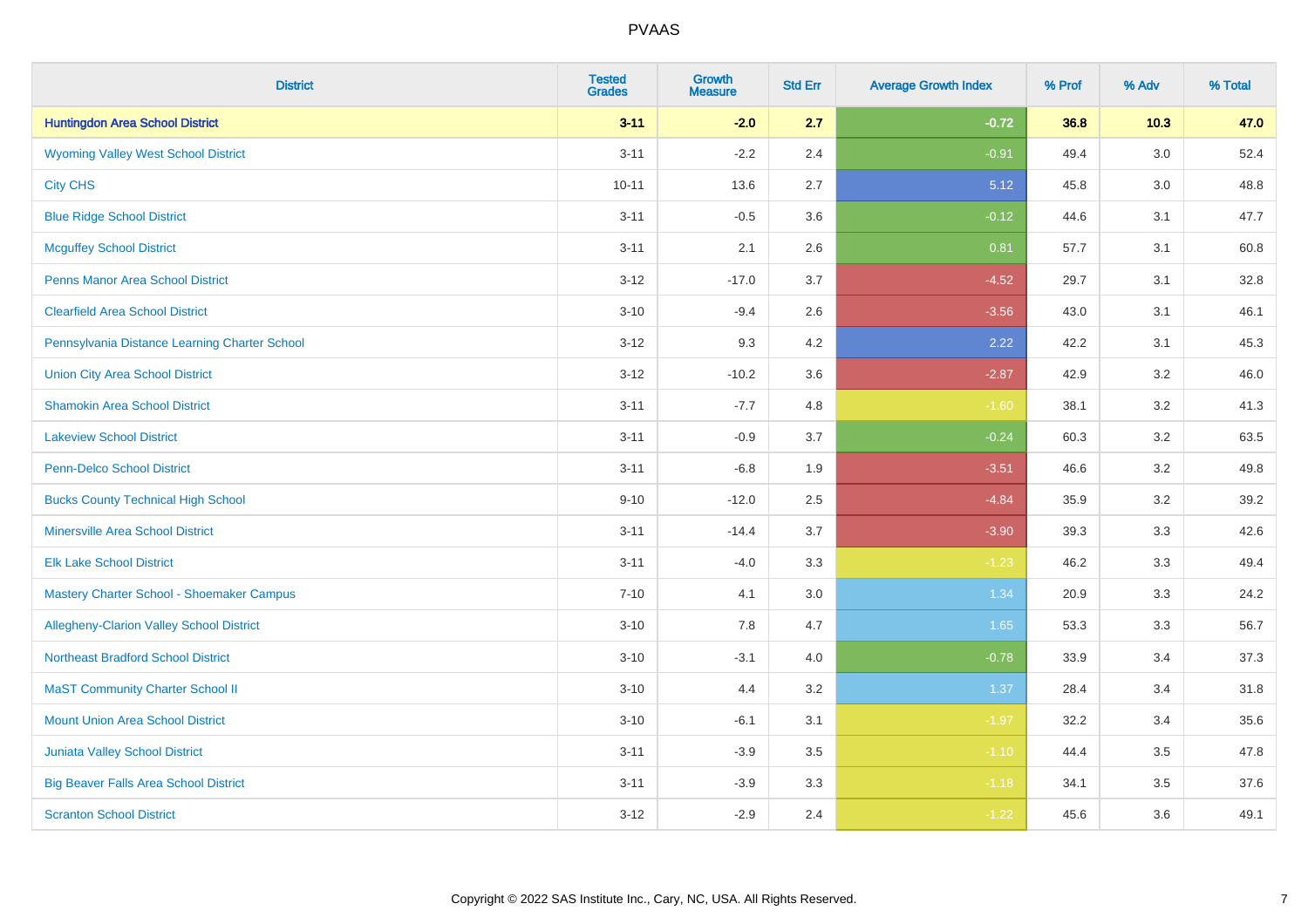| <b>District</b>                                | <b>Tested</b><br><b>Grades</b> | <b>Growth</b><br><b>Measure</b> | <b>Std Err</b> | <b>Average Growth Index</b> | % Prof | % Adv   | % Total |
|------------------------------------------------|--------------------------------|---------------------------------|----------------|-----------------------------|--------|---------|---------|
| <b>Huntingdon Area School District</b>         | $3 - 11$                       | $-2.0$                          | 2.7            | $-0.72$                     | 36.8   | 10.3    | 47.0    |
| <b>Springfield Township School District</b>    | $3 - 11$                       | $-18.9$                         | 3.2            | $-5.88$                     | 62.6   | $3.6\,$ | 66.3    |
| <b>Woodland Hills School District</b>          | $3 - 12$                       | 3.2                             | 2.6            | 1.22                        | 31.4   | 3.6     | 35.0    |
| <b>Bristol Township School District</b>        | $3 - 11$                       | $-13.9$                         | 2.0            | $-7.05$                     | 31.0   | 3.7     | 34.7    |
| <b>Lakeland School District</b>                | $3 - 11$                       | 1.1                             | 2.8            | 0.38                        | 48.6   | 3.7     | 52.3    |
| <b>Highlands School District</b>               | $3 - 11$                       | $-7.4$                          | 2.7            | $-2.76$                     | 44.4   | 3.7     | 48.2    |
| New Kensington-Arnold School District          | $3 - 11$                       | $-0.4$                          | 3.8            | $-0.10$                     | 40.7   | 3.7     | 44.4    |
| <b>Muncy School District</b>                   | $3 - 11$                       | $-8.1$                          | 3.7            | $-2.21$                     | 42.0   | 3.8     | 45.8    |
| <b>Fairfield Area School District</b>          | $3 - 11$                       | $-5.6$                          | 3.4            | $-1.66$                     | 57.9   | 4.0     | 61.8    |
| Mifflinburg Area School District               | $3 - 11$                       | $-15.8$                         | 2.5            | $-6.30$                     | 42.4   | 4.0     | 46.4    |
| <b>Easton Area School District</b>             | $3 - 12$                       | $-4.1$                          | 1.4            | $-2.91$                     | 39.9   | 4.0     | 43.9    |
| <b>Upper Moreland Township School District</b> | $3 - 11$                       | $-5.0$                          | 2.2            | $-2.31$                     | 57.9   | 4.0     | 61.9    |
| <b>Yough School District</b>                   | $3 - 10$                       | $-6.6$                          | 2.7            | $-2.43$                     | 50.8   | 4.0     | 54.8    |
| Southern Columbia Area School District         | $3 - 11$                       | $-14.6$                         | 3.0            | $-4.92$                     | 55.0   | 4.0     | 59.0    |
| <b>Hopewell Area School District</b>           | $3 - 11$                       | 2.6                             | 2.7            | 0.97                        | 58.4   | 4.0     | 62.4    |
| <b>Elizabeth Forward School District</b>       | $3 - 11$                       | $-8.4$                          | 2.4            | $-3.41$                     | 51.7   | 4.0     | 55.7    |
| <b>Curwensville Area School District</b>       | $3 - 11$                       | $-27.9$                         | 4.1            | $-6.72$                     | 42.5   | 4.1     | 46.6    |
| <b>Freedom Area School District</b>            | $3 - 11$                       | $-7.1$                          | 3.0            | $-2.37$                     | 43.8   | 4.2     | 47.9    |
| Jefferson-Morgan School District               | $3 - 10$                       | $-9.9$                          | 4.2            | $-2.35$                     | 43.8   | 4.2     | 47.9    |
| <b>Stroudsburg Area School District</b>        | $3 - 11$                       | $5.5\,$                         | 1.9            | 2.88                        | 48.1   | 4.2     | 52.3    |
| <b>Coatesville Area School District</b>        | $3 - 11$                       | $-4.4$                          | 1.7            | $-2.62$                     | 36.3   | 4.2     | 40.5    |
| <b>East Lycoming School District</b>           | $3 - 11$                       | $-6.0$                          | 2.7            | $-2.24$                     | 48.3   | 4.2     | 52.5    |
| <b>New Castle Area School District</b>         | $3 - 12$                       | $-6.4$                          | 2.4            | $-2.66$                     | 32.5   | 4.3     | 36.8    |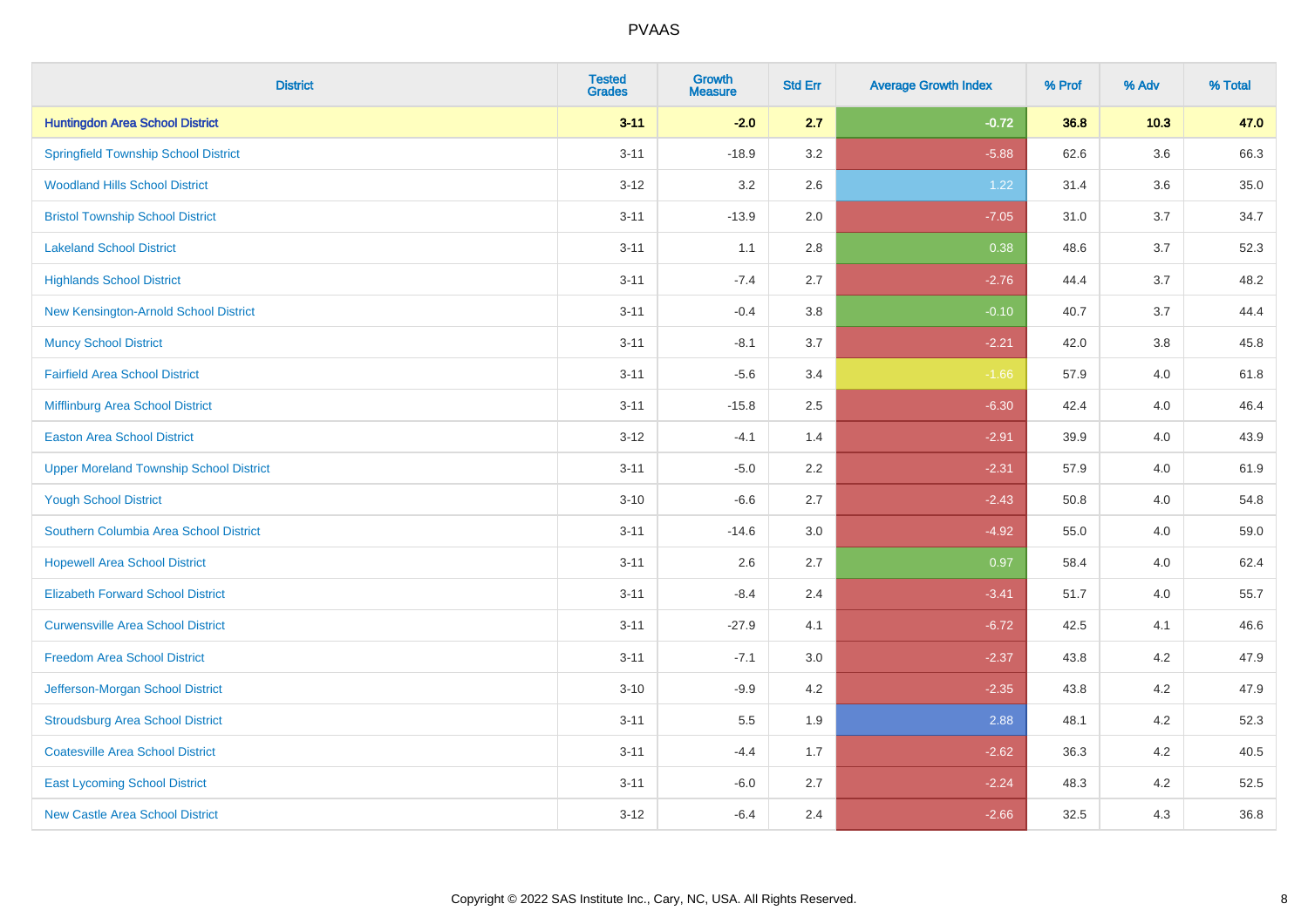| <b>District</b>                           | <b>Tested</b><br><b>Grades</b> | <b>Growth</b><br><b>Measure</b> | <b>Std Err</b> | <b>Average Growth Index</b> | % Prof | % Adv | % Total |
|-------------------------------------------|--------------------------------|---------------------------------|----------------|-----------------------------|--------|-------|---------|
| <b>Huntingdon Area School District</b>    | $3 - 11$                       | $-2.0$                          | 2.7            | $-0.72$                     | 36.8   | 10.3  | 47.0    |
| <b>Panther Valley School District</b>     | $3 - 12$                       | $-0.6$                          | 3.3            | $-0.19$                     | 47.9   | 4.3   | 52.1    |
| <b>Tri-Valley School District</b>         | $3 - 10$                       | $-6.4$                          | 4.1            | $-1.57$                     | 37.0   | 4.4   | 41.3    |
| <b>Galeton Area School District</b>       | $3 - 11$                       | 2.2                             | 5.3            | 0.42                        | 41.3   | 4.4   | 45.6    |
| <b>West York Area School District</b>     | $3 - 12$                       | 3.2                             | 2.3            | 1.38                        | 53.8   | 4.4   | 58.2    |
| <b>Franklin Area School District</b>      | $3 - 11$                       | 6.6                             | 2.8            | 2.34                        | 48.2   | 4.5   | 52.7    |
| <b>Chartiers-Houston School District</b>  | $3 - 10$                       | $-8.6$                          | 3.5            | $-2.41$                     | 59.7   | 4.5   | 64.2    |
| South Williamsport Area School District   | $3 - 10$                       | $-5.7$                          | 2.5            | $-2.30$                     | 45.5   | 4.5   | 50.0    |
| <b>Mckeesport Area School District</b>    | $3 - 12$                       | 9.0                             | 2.4            | 3.72                        | 31.0   | 4.5   | 35.5    |
| <b>Solanco School District</b>            | $3 - 11$                       | $-11.0$                         | 2.0            | $-5.55$                     | 41.6   | 4.5   | 46.1    |
| <b>Reach Cyber Charter School</b>         | $3 - 11$                       | 8.1                             | 4.7            | 1.72                        | 42.4   | 4.6   | 47.0    |
| <b>Avonworth School District</b>          | $3 - 10$                       | $-12.6$                         | 3.1            | $-4.01$                     | 59.8   | 4.6   | 64.4    |
| Johnsonburg Area School District          | $3 - 11$                       | $-14.1$                         | 3.9            | $-3.62$                     | 54.0   | 4.6   | 58.6    |
| <b>Keystone Central School District</b>   | $3 - 11$                       | $-5.1$                          | 2.0            | $-2.46$                     | 44.7   | 4.6   | 49.4    |
| <b>Bangor Area School District</b>        | $3 - 12$                       | $-0.9$                          | 2.0            | $-0.43$                     | 44.3   | 4.7   | 49.0    |
| <b>Titusville Area School District</b>    | $3 - 11$                       | $-13.2$                         | 2.6            | $-4.99$                     | 43.2   | 4.8   | 48.0    |
| Insight PA Cyber Charter School           | $3 - 11$                       | 0.7                             | 5.7            | 0.12                        | 50.0   | 4.8   | 54.8    |
| <b>Interboro School District</b>          | $3 - 12$                       | $-7.3$                          | 2.1            | $-3.43$                     | 46.6   | 4.8   | 51.4    |
| <b>Upper Dauphin Area School District</b> | $3 - 11$                       | $-6.3$                          | 3.2            | $-1.98$                     | 37.4   | 4.8   | 42.2    |
| <b>Greensburg Salem School District</b>   | $3 - 11$                       | $-4.4$                          | 2.4            | $-1.88$                     | 47.6   | 4.9   | 52.4    |
| <b>General Mclane School District</b>     | $3 - 11$                       | 3.1                             | 2.9            | 1.07                        | 62.3   | 4.9   | 67.2    |
| <b>Redbank Valley School District</b>     | $3 - 11$                       | $-9.5$                          | 3.4            | $-2.77$                     | 31.5   | 4.9   | 36.4    |
| <b>Palmerton Area School District</b>     | $3 - 11$                       | $-1.2$                          | 3.0            | $-0.39$                     | 57.4   | 5.0   | 62.4    |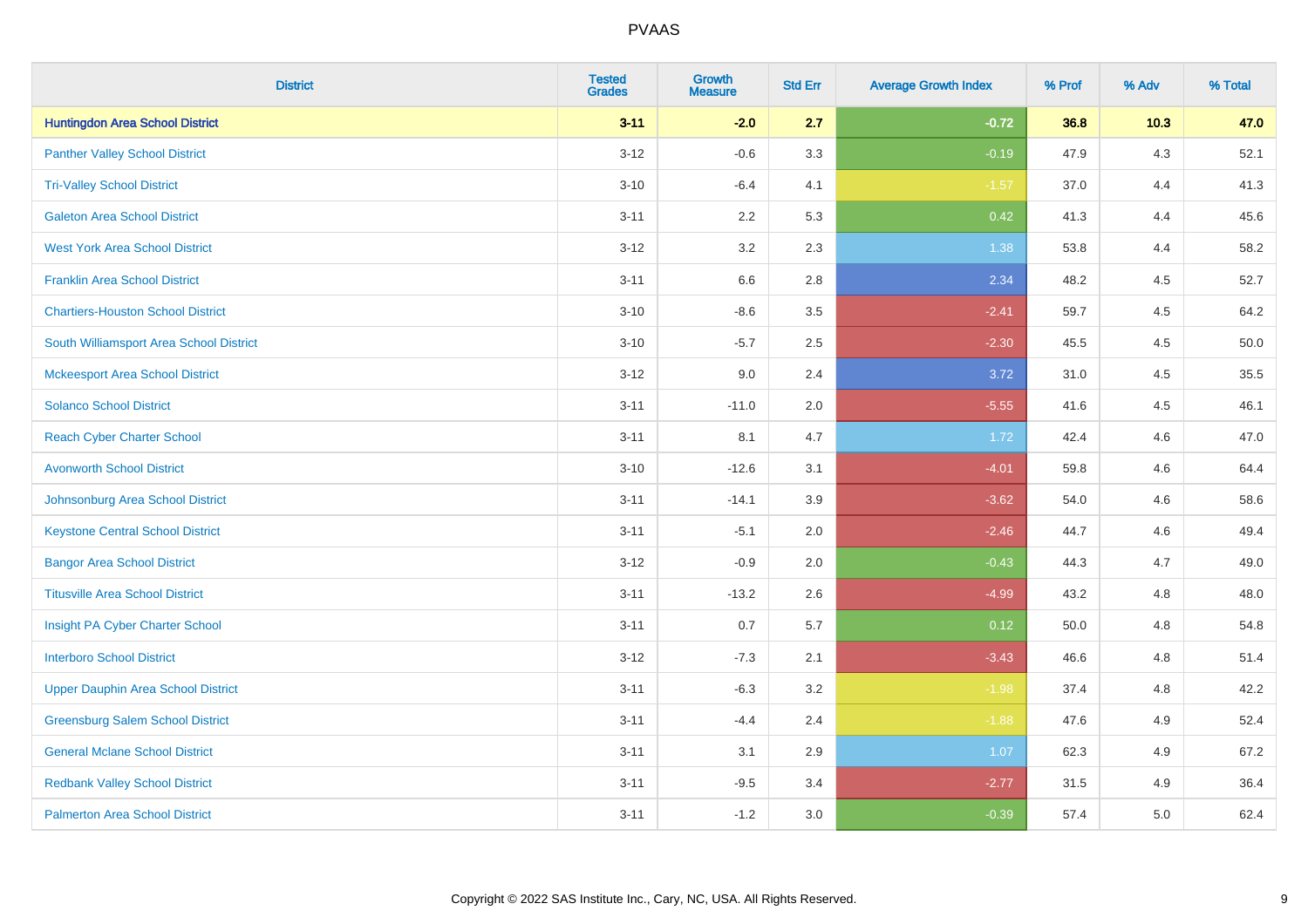| <b>District</b>                               | <b>Tested</b><br><b>Grades</b> | <b>Growth</b><br><b>Measure</b> | <b>Std Err</b> | <b>Average Growth Index</b> | % Prof | % Adv   | % Total |
|-----------------------------------------------|--------------------------------|---------------------------------|----------------|-----------------------------|--------|---------|---------|
| <b>Huntingdon Area School District</b>        | $3 - 11$                       | $-2.0$                          | 2.7            | $-0.72$                     | 36.8   | 10.3    | 47.0    |
| Pennsylvania Cyber Charter School             | $3 - 11$                       | 11.6                            | 1.5            | 7.54                        | 46.3   | $5.0\,$ | 51.3    |
| Pocono Mountain School District               | $3 - 12$                       | 6.8                             | 1.5            | 4.62                        | 45.8   | 5.0     | 50.7    |
| <b>Roberto Clemente Charter School</b>        | $3 - 12$                       | 2.2                             | 4.9            | 0.45                        | 27.5   | 5.0     | 32.5    |
| <b>Shenandoah Valley School District</b>      | $3 - 11$                       | 9.7                             | 3.9            | 2.49                        | 28.3   | 5.0     | 33.3    |
| Lehigh Valley Academy Regional Charter School | $3 - 11$                       | 0.7                             | 2.3            | 0.32                        | 46.3   | 5.0     | 51.4    |
| North Schuylkill School District              | $3 - 11$                       | $-1.0$                          | 2.4            | $-0.42$                     | 41.8   | 5.1     | 46.8    |
| <b>Turkeyfoot Valley Area School District</b> | $3 - 12$                       | $-4.3$                          | 5.6            | $-0.76$                     | 22.0   | 5.1     | 27.1    |
| Wilmington Area School District               | $3 - 11$                       | 7.5                             | 3.0            | 2.48                        | 55.1   | 5.1     | 60.2    |
| Northern Cambria School District              | $3 - 11$                       | 10.0                            | 3.3            | 3.04                        | 47.4   | 5.1     | 52.6    |
| <b>Fort Cherry School District</b>            | $3 - 10$                       | $-5.9$                          | 3.8            | $-1.56$                     | 55.2   | 5.2     | 60.3    |
| <b>Sharon City School District</b>            | $3 - 11$                       | 4.9                             | 2.6            | 1.87                        | 48.2   | 5.3     | 53.4    |
| Middletown Area School District               | $3 - 11$                       | $-5.3$                          | 2.6            | $-2.05$                     | 46.4   | 5.3     | 51.7    |
| <b>Warren County School District</b>          | $3 - 11$                       | $-0.1$                          | 1.8            | $-0.06$                     | 37.2   | 5.3     | 42.6    |
| <b>Glendale School District</b>               | $3 - 10$                       | $-0.9$                          | 3.7            | $-0.24$                     | 50.0   | 5.4     | 55.4    |
| <b>Wilkes-Barre Area School District</b>      | $3 - 11$                       | 0.1                             | 3.2            | 0.02                        | 35.5   | 5.4     | 40.9    |
| <b>Purchase Line School District</b>          | $3 - 12$                       | 1.7                             | 3.5            | 0.47                        | 43.1   | 5.4     | 48.5    |
| <b>Benton Area School District</b>            | $3 - 10$                       | $-9.7$                          | 4.5            | $-2.18$                     | 43.2   | 5.4     | 48.6    |
| <b>Millville Area School District</b>         | $3 - 12$                       | $-0.9$                          | 4.7            | $-0.18$                     | 51.4   | 5.4     | 56.8    |
| <b>Pottsville Area School District</b>        | $3 - 12$                       | 4.4                             | 2.3            | 1.94                        | 44.8   | 5.4     | 50.2    |
| <b>Montrose Area School District</b>          | $3 - 10$                       | $-5.5$                          | 3.0            | $-1.82$                     | 46.7   | 5.4     | 52.2    |
| <b>Antietam School District</b>               | $3 - 10$                       | $-4.3$                          | 3.8            | $-1.13$                     | 36.4   | 5.4     | 41.8    |
| <b>Berwick Area School District</b>           | $3 - 11$                       | $-9.3$                          | 2.6            | $-3.59$                     | 42.1   | 5.5     | 47.6    |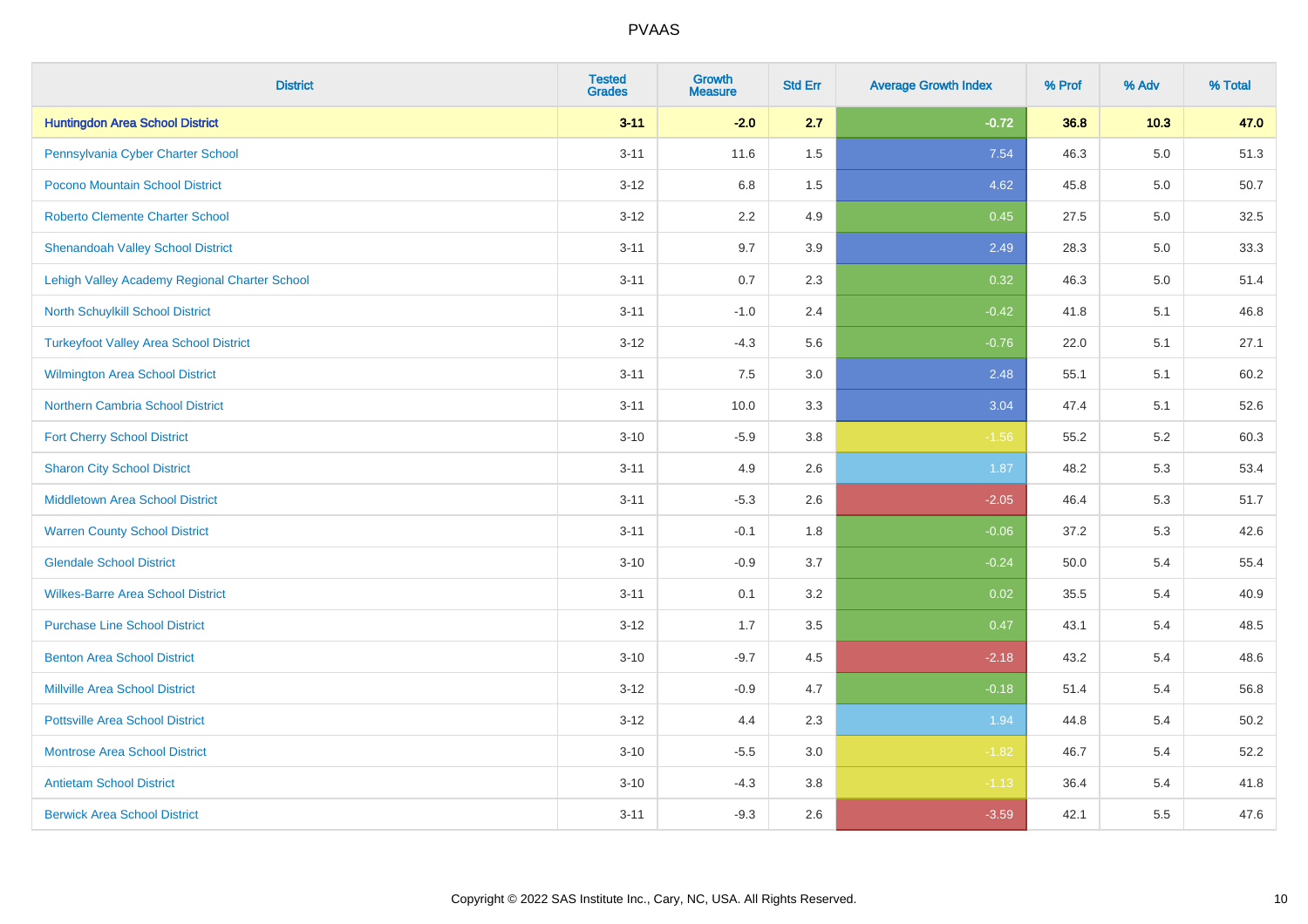| <b>District</b>                            | <b>Tested</b><br><b>Grades</b> | <b>Growth</b><br><b>Measure</b> | <b>Std Err</b> | <b>Average Growth Index</b> | % Prof | % Adv   | % Total |
|--------------------------------------------|--------------------------------|---------------------------------|----------------|-----------------------------|--------|---------|---------|
| <b>Huntingdon Area School District</b>     | $3 - 11$                       | $-2.0$                          | 2.7            | $-0.72$                     | 36.8   | 10.3    | 47.0    |
| <b>Pleasant Valley School District</b>     | $3 - 11$                       | 3.1                             | 2.0            | 1.57                        | 57.2   | $5.5\,$ | 62.8    |
| <b>Punxsutawney Area School District</b>   | $3 - 11$                       | 4.2                             | 2.9            | 1.45                        | 55.0   | 5.5     | 60.6    |
| <b>Neshannock Township School District</b> | $3 - 10$                       | $-9.7$                          | 2.9            | $-3.34$                     | 62.4   | 5.6     | 67.9    |
| <b>Austin Area School District</b>         | $3 - 11$                       | $-5.7$                          | 6.4            | $-0.90$                     | 33.3   | 5.6     | 38.9    |
| <b>Conemaugh Valley School District</b>    | $3 - 12$                       | $-3.2$                          | 4.1            | $-0.78$                     | 48.2   | 5.6     | 53.7    |
| <b>York Co School Of Technology</b>        | $9 - 12$                       | $-3.8$                          | 1.7            | $-2.22$                     | 39.1   | 5.6     | 44.7    |
| Susquehanna Township School District       | $3 - 12$                       | $-5.8$                          | 2.7            | $-2.17$                     | 36.0   | 5.6     | 41.6    |
| <b>Lehighton Area School District</b>      | $3 - 11$                       | $-1.6$                          | 2.3            | $-0.70$                     | 51.1   | 5.6     | 56.7    |
| <b>Steel Valley School District</b>        | $3 - 11$                       | 6.5                             | 3.4            | 1.89                        | 50.7   | 5.6     | 56.3    |
| <b>Troy Area School District</b>           | $3 - 10$                       | $-4.3$                          | 3.4            | $-1.26$                     | 43.2   | 5.7     | 48.9    |
| <b>Hanover Area School District</b>        | $3 - 11$                       | 2.2                             | 4.6            | 0.48                        | 42.9   | 5.7     | 48.6    |
| Mastery Charter School - Hardy Williams    | $3 - 11$                       | 11.4                            | 3.4            | 3.33                        | 44.3   | 5.7     | 50.0    |
| New Brighton Area School District          | $3 - 11$                       | 4.6                             | 3.1            | 1.47                        | 60.9   | 5.8     | 66.7    |
| <b>Chestnut Ridge School District</b>      | $3 - 12$                       | $-3.4$                          | 2.9            | $-1.17$                     | 46.6   | 5.8     | 52.4    |
| Oil City Area School District              | $3 - 11$                       | $-2.9$                          | 2.6            | $-1.08$                     | 44.4   | 5.8     | 50.2    |
| <b>Uniontown Area School District</b>      | $3 - 11$                       | 6.0                             | 3.2            | 1.87                        | 62.4   | 5.9     | 68.2    |
| <b>North Star School District</b>          | $3 - 11$                       | $-8.7$                          | 3.5            | $-2.51$                     | 47.8   | 6.0     | 53.7    |
| <b>Cambria Heights School District</b>     | $3 - 10$                       | $-4.1$                          | 3.1            | $-1.32$                     | 51.0   | 6.0     | 57.0    |
| <b>Corry Area School District</b>          | $3 - 11$                       | $-5.3$                          | 2.6            | $-2.03$                     | 38.5   | 6.0     | 44.5    |
| <b>Dover Area School District</b>          | $3 - 12$                       | 6.0                             | 2.1            | 2.94                        | 52.2   | 6.0     | 58.2    |
| <b>Southeastern Greene School District</b> | $3 - 10$                       | 3.3                             | 4.6            | 0.72                        | 57.6   | 6.1     | 63.6    |
| <b>Armstrong School District</b>           | $3 - 11$                       | 2.6                             | 1.7            | 1.53                        | 51.5   | 6.1     | 57.6    |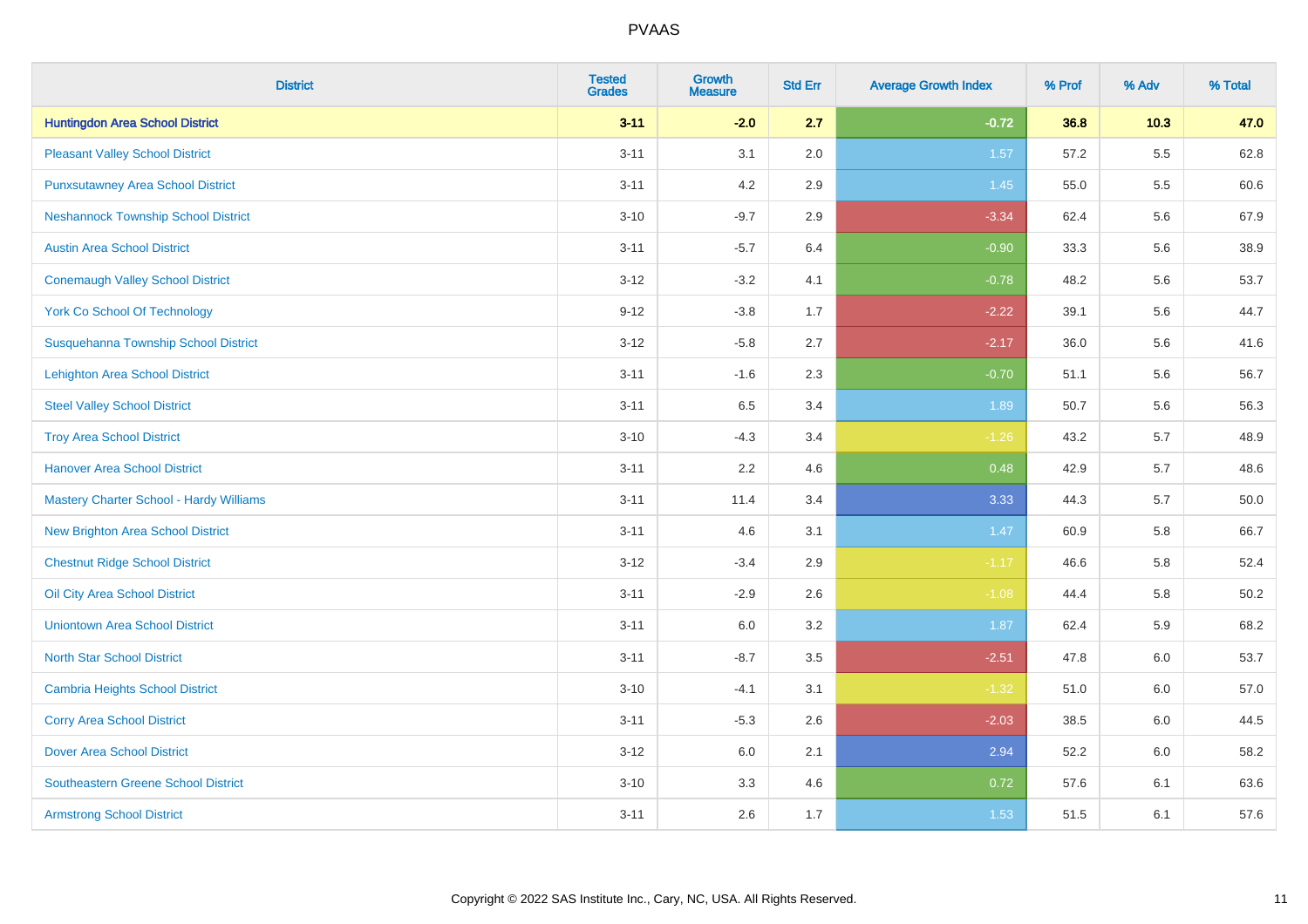| <b>District</b>                               | <b>Tested</b><br><b>Grades</b> | <b>Growth</b><br><b>Measure</b> | <b>Std Err</b> | <b>Average Growth Index</b> | % Prof | % Adv | % Total |
|-----------------------------------------------|--------------------------------|---------------------------------|----------------|-----------------------------|--------|-------|---------|
| <b>Huntingdon Area School District</b>        | $3 - 11$                       | $-2.0$                          | 2.7            | $-0.72$                     | 36.8   | 10.3  | 47.0    |
| <b>Valley Grove School District</b>           | $3 - 10$                       | $-3.7$                          | 3.7            | $-1.01$                     | 51.2   | 6.1   | 57.3    |
| <b>Shikellamy School District</b>             | $3 - 10$                       | $-22.3$                         | 2.5            | $-8.92$                     | 33.3   | 6.1   | 39.5    |
| <b>Brentwood Borough School District</b>      | $3 - 11$                       | $-5.3$                          | $3.0\,$        | $-1.72$                     | 52.0   | 6.1   | 58.2    |
| <b>Brownsville Area School District</b>       | $3-12$                         | $-7.2$                          | 3.9            | $-1.83$                     | 34.4   | 6.1   | 40.5    |
| <b>Otto-Eldred School District</b>            | $3 - 11$                       | $-0.7$                          | 4.2            | $-0.15$                     | 56.2   | 6.2   | 62.5    |
| <b>Moniteau School District</b>               | $3 - 11$                       | $-11.8$                         | 3.3            | $-3.56$                     | 50.0   | 6.3   | 56.3    |
| <b>Carlisle Area School District</b>          | $3 - 11$                       | $-5.3$                          | 1.9            | $-2.81$                     | 54.0   | 6.3   | 60.3    |
| <b>Rose Tree Media School District</b>        | $3 - 10$                       | $-25.6$                         | 2.4            | $-10.76$                    | 54.8   | 6.4   | 61.2    |
| Southern Tioga School District                | $3 - 11$                       | $-11.5$                         | 2.7            | $-4.25$                     | 47.8   | 6.4   | 54.3    |
| <b>Keystone School District</b>               | $3 - 11$                       | 3.1                             | 3.3            | 0.94                        | 50.6   | 6.5   | 57.1    |
| <b>Western Beaver County School District</b>  | $3 - 11$                       | $-7.8$                          | 4.2            | $-1.87$                     | 56.5   | 6.5   | 63.0    |
| <b>Chichester School District</b>             | $3 - 11$                       | $-2.7$                          | 2.3            | $-1.17$                     | 44.6   | 6.6   | 51.2    |
| <b>Towanda Area School District</b>           | $3 - 11$                       | 4.0                             | $2.8\,$        | 1.44                        | 39.4   | 6.6   | 46.0    |
| <b>Salisbury Township School District</b>     | $3 - 11$                       | 6.3                             | 3.6            | 1.77                        | 46.2   | 6.6   | 52.8    |
| <b>United School District</b>                 | $3 - 11$                       | 2.1                             | 3.4            | 0.63                        | 60.3   | 6.6   | 66.9    |
| <b>South Eastern School District</b>          | $3 - 11$                       | 0.9                             | 2.4            | 0.39                        | 54.8   | 6.6   | 61.4    |
| <b>Agora Cyber Charter School</b>             | $3 - 11$                       | 5.8                             | 2.6            | 2.28                        | 42.8   | 6.6   | 49.4    |
| <b>Upper Darby School District</b>            | $3 - 12$                       | 6.9                             | 1.5            | 4.62                        | 45.0   | 6.7   | 51.7    |
| <b>Palisades School District</b>              | $3 - 11$                       | $-8.7$                          | 2.8            | $-3.06$                     | 53.8   | 6.7   | 60.5    |
| <b>Mifflin County School District</b>         | $3 - 11$                       | 9.1                             | 1.7            | 5.49                        | 47.1   | 6.7   | 53.8    |
| South Side Area School District               | $3 - 11$                       | $-1.6$                          | 3.3            | $-0.48$                     | 50.0   | 6.8   | 56.8    |
| <b>Clarion-Limestone Area School District</b> | $3 - 12$                       | $-2.5$                          | 4.1            | $-0.60$                     | 56.8   | 6.8   | 63.6    |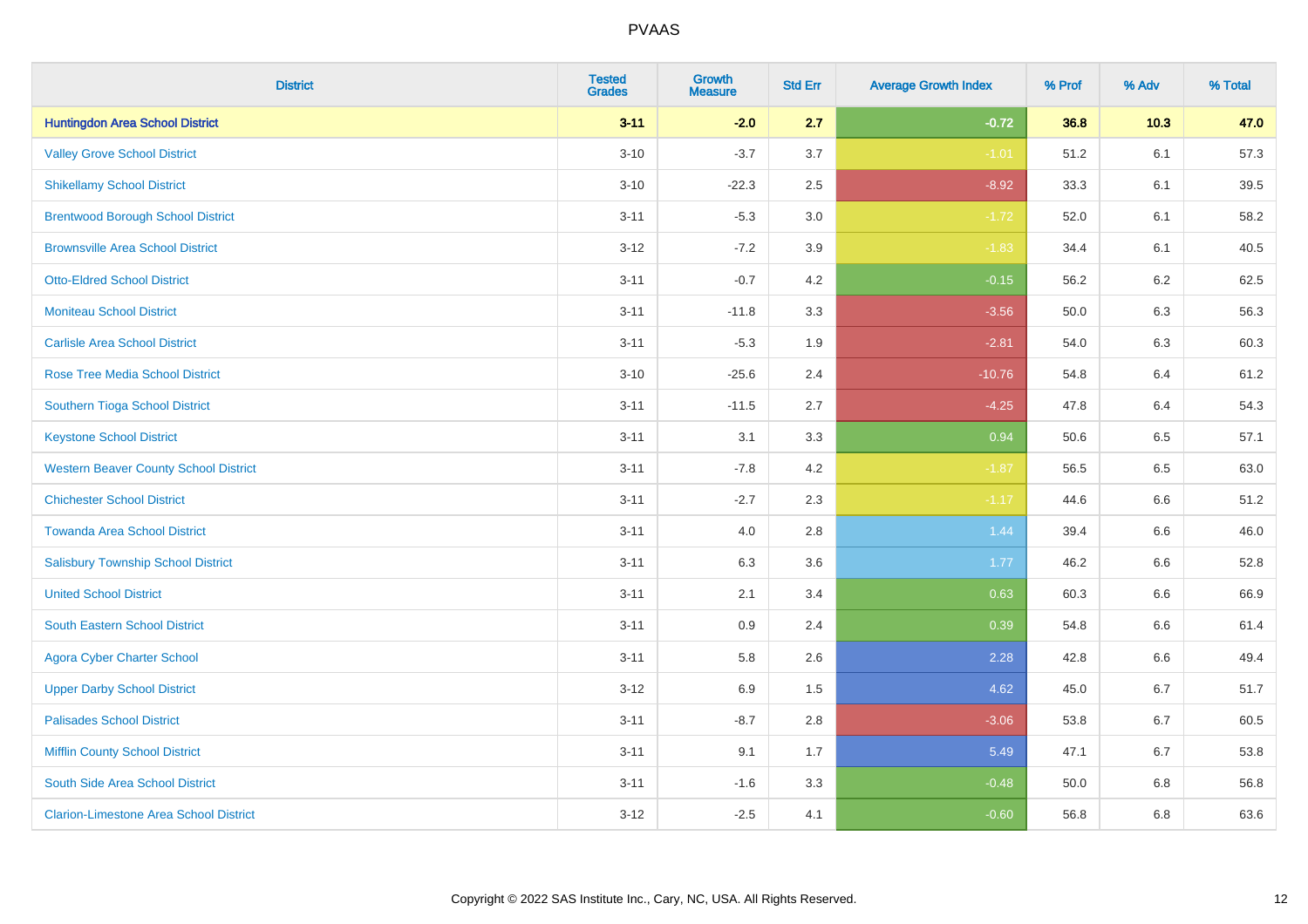| <b>District</b>                              | <b>Tested</b><br><b>Grades</b> | <b>Growth</b><br><b>Measure</b> | <b>Std Err</b> | <b>Average Growth Index</b> | % Prof | % Adv   | % Total |
|----------------------------------------------|--------------------------------|---------------------------------|----------------|-----------------------------|--------|---------|---------|
| <b>Huntingdon Area School District</b>       | $3 - 11$                       | $-2.0$                          | 2.7            | $-0.72$                     | 36.8   | 10.3    | 47.0    |
| <b>Waynesboro Area School District</b>       | $3 - 12$                       | $-6.1$                          | 1.9            | $-3.20$                     | 50.0   | $6.8\,$ | 56.8    |
| <b>Bermudian Springs School District</b>     | $3 - 11$                       | $-5.5$                          | 2.9            | $-1.94$                     | 56.4   | 6.8     | 63.2    |
| <b>Susquehanna Community School District</b> | $3 - 11$                       | $-2.8$                          | 4.2            | $-0.66$                     | 49.4   | $6.9\,$ | 56.3    |
| <b>Greenville Area School District</b>       | $3 - 11$                       | 0.7                             | 2.9            | 0.26                        | 53.4   | 6.9     | 60.3    |
| <b>Milton Area School District</b>           | $3 - 11$                       | $-8.7$                          | 2.5            | $-3.52$                     | 45.4   | $6.9\,$ | 52.3    |
| Meyersdale Area School District              | $3 - 11$                       | 4.2                             | 4.0            | 1.07                        | 43.1   | 6.9     | 50.0    |
| <b>Blairsville-Saltsburg School District</b> | $3 - 11$                       | $-8.0$                          | 3.0            | $-2.68$                     | 37.3   | 7.0     | 44.3    |
| <b>Union School District</b>                 | $3 - 12$                       | 2.3                             | 4.2            | 0.54                        | 32.6   | 7.0     | 39.5    |
| Philadelphia City School District            | $3 - 12$                       | 7.5                             | 0.6            | 12.64                       | 38.4   | 7.0     | 45.4    |
| <b>Reynolds School District</b>              | $3 - 10$                       | 0.5                             | 3.4            | 0.16                        | 52.1   | 7.0     | 59.2    |
| <b>Penncrest School District</b>             | $3 - 11$                       | 5.7                             | 2.2            | 2.57                        | 47.2   | 7.1     | 54.3    |
| <b>Old Forge School District</b>             | $3 - 12$                       | $-5.9$                          | 3.4            | $-1.73$                     | 52.9   | 7.1     | 60.0    |
| <b>Twin Valley School District</b>           | $3 - 12$                       | $-3.6$                          | 2.1            | $-1.69$                     | 49.6   | 7.1     | 56.8    |
| <b>Governor Mifflin School District</b>      | $3 - 11$                       | 4.1                             | 1.8            | 2.33                        | 42.5   | 7.2     | 49.7    |
| <b>Southmoreland School District</b>         | $3 - 11$                       | $-8.3$                          | 3.6            | $-2.32$                     | 56.8   | 7.2     | 64.0    |
| <b>Dunmore School District</b>               | $3 - 11$                       | $-7.7$                          | 2.9            | $-2.62$                     | 34.0   | 7.2     | 41.2    |
| <b>Hatboro-Horsham School District</b>       | $3 - 11$                       | $-12.8$                         | 1.7            | $-7.47$                     | 45.6   | 7.2     | 52.8    |
| <b>Windber Area School District</b>          | $3 - 11$                       | $-7.2$                          | 3.2            | $-2.24$                     | 55.4   | 7.2     | 62.6    |
| <b>Northwest Area School District</b>        | $3 - 10$                       | $-10.0$                         | 3.8            | $-2.59$                     | 34.6   | 7.3     | 41.8    |
| <b>West Greene School District</b>           | $3 - 11$                       | $-4.5$                          | 4.3            | $-1.04$                     | 36.6   | 7.3     | 43.9    |
| <b>Whitehall-Coplay School District</b>      | $3 - 11$                       | 6.1                             | 1.8            | 3.45                        | 49.3   | 7.4     | 56.6    |
| <b>Charleroi School District</b>             | $3 - 11$                       | $-2.6$                          | 3.0            | $-0.86$                     | 55.7   | 7.4     | 63.1    |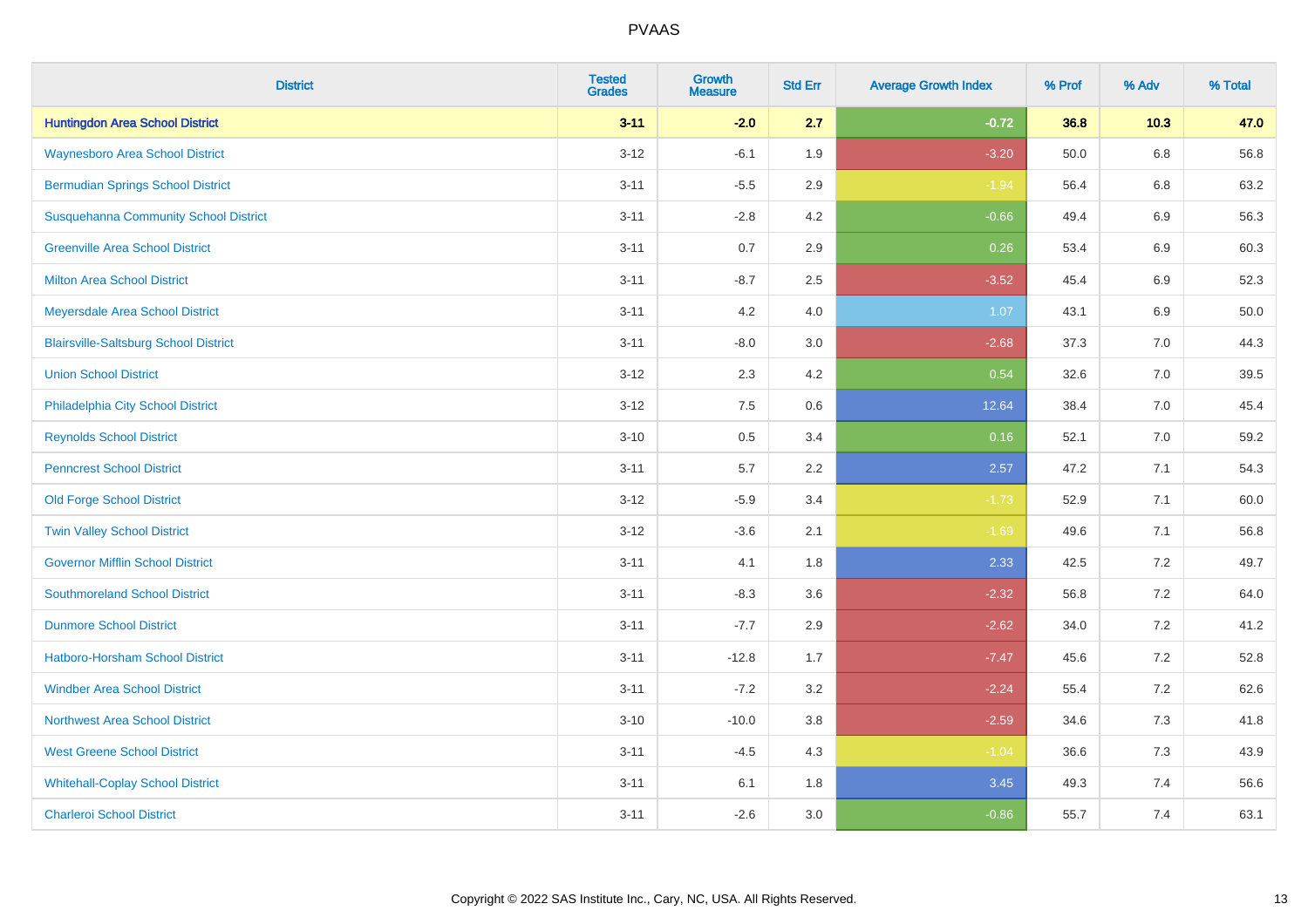| <b>District</b>                           | <b>Tested</b><br>Grades | Growth<br><b>Measure</b> | <b>Std Err</b> | <b>Average Growth Index</b> | % Prof | % Adv   | % Total |
|-------------------------------------------|-------------------------|--------------------------|----------------|-----------------------------|--------|---------|---------|
| <b>Huntingdon Area School District</b>    | $3 - 11$                | $-2.0$                   | 2.7            | $-0.72$                     | 36.8   | 10.3    | 47.0    |
| <b>Central Dauphin School District</b>    | $3 - 11$                | 4.4                      | 1.3            | 3.32                        | 53.3   | 7.4     | 60.7    |
| Jim Thorpe Area School District           | $3 - 11$                | $-5.8$                   | 2.7            | $-2.19$                     | 33.3   | 7.4     | 40.7    |
| Millersburg Area School District          | $3 - 11$                | 6.2                      | 3.8            | 1.63                        | 51.8   | 7.4     | 59.3    |
| <b>Conneaut School District</b>           | $3-12$                  | $-7.5$                   | 2.6            | $-2.91$                     | 38.4   | 7.4     | 45.8    |
| <b>Sayre Area School District</b>         | $3 - 11$                | 11.2                     | 3.5            | 3.20                        | 52.2   | $7.5\,$ | 59.7    |
| Jeannette City School District            | $3 - 11$                | $-4.3$                   | 3.8            | $-1.13$                     | 46.7   | 7.5     | 54.2    |
| Catasauqua Area School District           | $3 - 12$                | $-12.1$                  | 3.0            | $-4.00$                     | 36.8   | 7.6     | 44.3    |
| <b>Wattsburg Area School District</b>     | $3 - 11$                | 6.5                      | 2.7            | 2.43                        | 42.7   | 7.6     | 50.3    |
| <b>Dallas School District</b>             | $3 - 11$                | $-2.5$                   | 2.2            | $-1.12$                     | 54.9   | 7.6     | 62.4    |
| <b>Athens Area School District</b>        | $3 - 11$                | 1.6                      | 2.5            | 0.64                        | 46.9   | 7.6     | 54.5    |
| <b>Pine Grove Area School District</b>    | $3 - 11$                | $-7.7$                   | 2.9            | $-2.66$                     | 42.3   | 7.7     | 50.0    |
| Penn Cambria School District              | $3 - 11$                | $-0.0$                   | 2.7            | $-0.01$                     | 61.5   | 7.7     | 69.2    |
| <b>Brockway Area School District</b>      | $3 - 11$                | 0.6                      | 3.6            | 0.16                        | 49.2   | 7.7     | 56.9    |
| <b>Annville-Cleona School District</b>    | $3-12$                  | $-12.1$                  | 2.7            | $-4.46$                     | 34.9   | 7.8     | 42.6    |
| East Stroudsburg Area School District     | $3 - 11$                | 0.1                      | 1.6            | 0.05                        | 45.8   | 7.8     | 53.6    |
| <b>Connellsville Area School District</b> | $3 - 11$                | 6.1                      | 2.0            | 3.05                        | 45.4   | 7.8     | 53.2    |
| <b>Iroquois School District</b>           | $3 - 11$                | 13.1                     | 3.0            | 4.35                        | 48.2   | 7.8     | 56.0    |
| <b>Mid Valley School District</b>         | $3 - 10$                | $-1.7$                   | 3.0            | $-0.55$                     | 45.1   | 7.8     | 52.9    |
| <b>Hazleton Area School District</b>      | $3 - 11$                | 9.6                      | 1.4            | 6.77                        | 45.0   | 7.8     | 52.9    |
| <b>Lake-Lehman School District</b>        | $3 - 11$                | 10.8                     | 2.7            | 3.93                        | 55.3   | 7.9     | 63.2    |
| <b>Ringgold School District</b>           | $3 - 11$                | $-14.7$                  | 2.4            | $-6.04$                     | 41.5   | 7.9     | 49.4    |
| <b>Collegium Charter School</b>           | $3 - 10$                | 5.9                      | 2.5            | 2.33                        | 38.1   | 7.9     | 46.0    |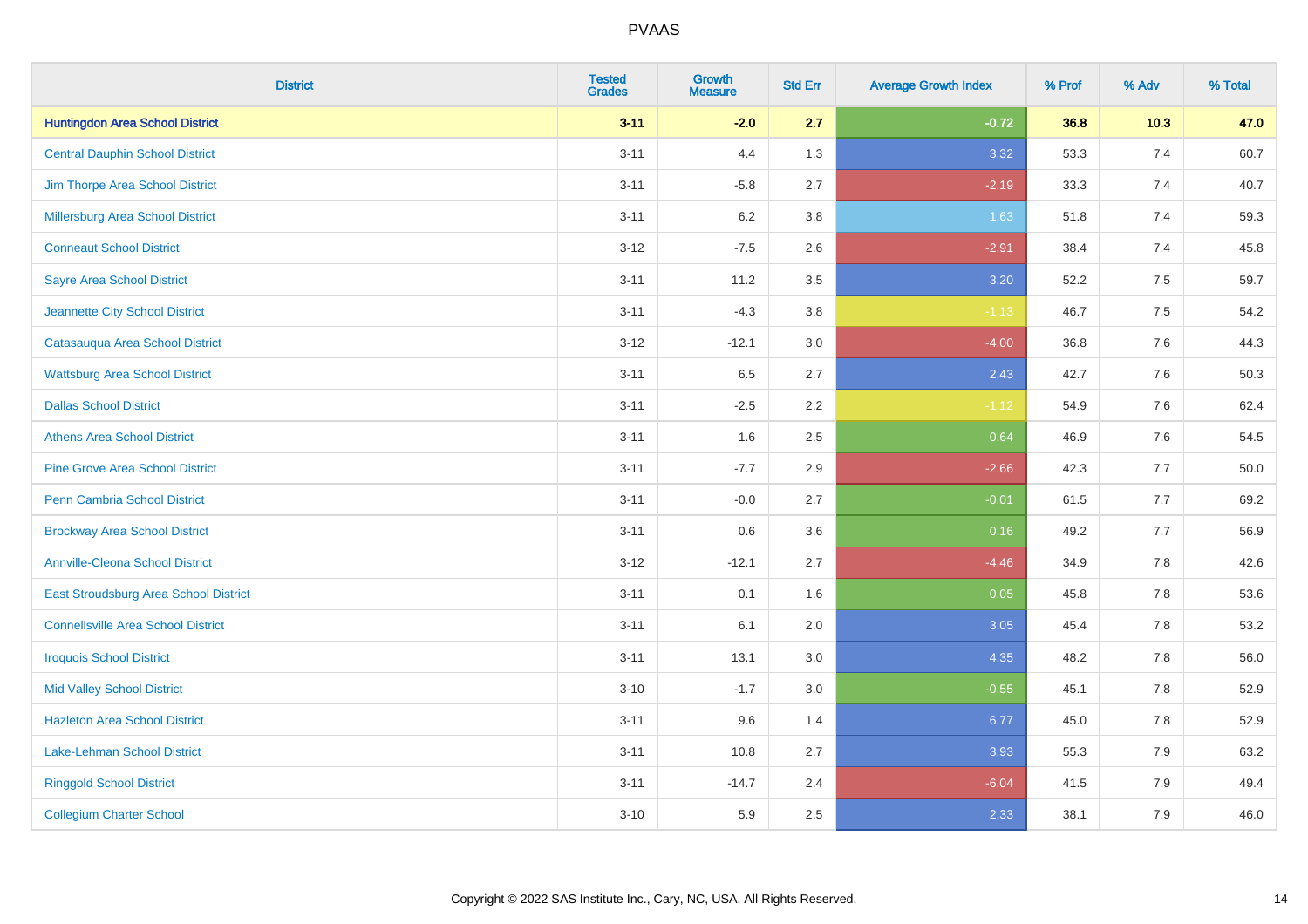| <b>District</b>                                | <b>Tested</b><br><b>Grades</b> | <b>Growth</b><br><b>Measure</b> | <b>Std Err</b> | <b>Average Growth Index</b> | % Prof | % Adv   | % Total |
|------------------------------------------------|--------------------------------|---------------------------------|----------------|-----------------------------|--------|---------|---------|
| <b>Huntingdon Area School District</b>         | $3 - 11$                       | $-2.0$                          | 2.7            | $-0.72$                     | 36.8   | 10.3    | 47.0    |
| <b>Oxford Area School District</b>             | $3 - 11$                       | $-4.3$                          | 1.9            | $-2.26$                     | 41.3   | $8.0\,$ | 49.3    |
| <b>Mercer Area School District</b>             | $3 - 11$                       | $-0.2$                          | 3.3            | $-0.06$                     | 56.0   | 8.0     | 64.0    |
| <b>Pennridge School District</b>               | $3 - 10$                       | $-16.8$                         | 1.4            | $-11.59$                    | 46.8   | $8.0\,$ | 54.9    |
| <b>Fannett-Metal School District</b>           | $3 - 11$                       | $-3.4$                          | 5.1            | $-0.67$                     | 38.7   | 8.1     | 46.8    |
| <b>Warrior Run School District</b>             | $3 - 11$                       | 4.6                             | 3.0            | 1.51                        | 40.9   | 8.1     | 49.0    |
| <b>Tuscarora School District</b>               | $3 - 11$                       | $-0.6$                          | 2.3            | $-0.27$                     | 45.1   | 8.1     | 53.2    |
| <b>South Western School District</b>           | $3-12$                         | 3.9                             | 1.9            | 2.08                        | 60.2   | 8.1     | 68.3    |
| Saint Marys Area School District               | $3 - 11$                       | 7.8                             | 2.6            | 3.04                        | 57.0   | 8.2     | 65.2    |
| <b>Claysburg-Kimmel School District</b>        | $3 - 11$                       | $-5.7$                          | 4.0            | $-1.42$                     | 42.9   | 8.2     | 51.0    |
| Hamburg Area School District                   | $3 - 11$                       | 8.9                             | 2.5            | 3.63                        | 43.5   | 8.2     | 51.7    |
| <b>Pittsburgh School District</b>              | $3 - 11$                       | $-3.3$                          | 1.1            | $-3.04$                     | 33.9   | 8.2     | 42.1    |
| <b>Brandywine Heights Area School District</b> | $3 - 11$                       | $-4.9$                          | 2.7            | $-1.81$                     | 49.2   | $8.2\,$ | 57.4    |
| <b>Coudersport Area School District</b>        | $3 - 11$                       | 7.7                             | 3.7            | 2.06                        | 55.7   | 8.2     | 63.9    |
| <b>Ridley School District</b>                  | $3-12$                         | 10.0                            | 1.6            | 6.10                        | 45.6   | 8.2     | 53.8    |
| Altoona Area School District                   | $3 - 12$                       | 3.3                             | 1.6            | 1.99                        | 47.7   | 8.2     | 55.9    |
| <b>Bensalem Township School District</b>       | $3 - 11$                       | 1.6                             | 1.6            | 0.98                        | 38.8   | 8.3     | 47.1    |
| <b>Bradford Area School District</b>           | $3-12$                         | $-9.3$                          | 2.4            | $-3.87$                     | 45.8   | 8.3     | 54.2    |
| <b>Karns City Area School District</b>         | $3 - 11$                       | $-6.0$                          | 2.9            | $-2.03$                     | 53.1   | 8.3     | 61.5    |
| <b>Gillingham Charter School</b>               | $3 - 11$                       | $-4.4$                          | 5.6            | $-0.77$                     | 20.8   | 8.3     | 29.2    |
| 21st Century Cyber Charter School              | $6 - 12$                       | 5.7                             | 2.3            | 2.50                        | 56.7   | 8.3     | 65.0    |
| <b>Cornwall-Lebanon School District</b>        | $3 - 11$                       | 8.3                             | 1.6            | 5.08                        | 47.2   | 8.4     | 55.6    |
| <b>West Perry School District</b>              | $3 - 11$                       | 12.5                            | 2.5            | 4.99                        | 56.6   | 8.4     | 65.0    |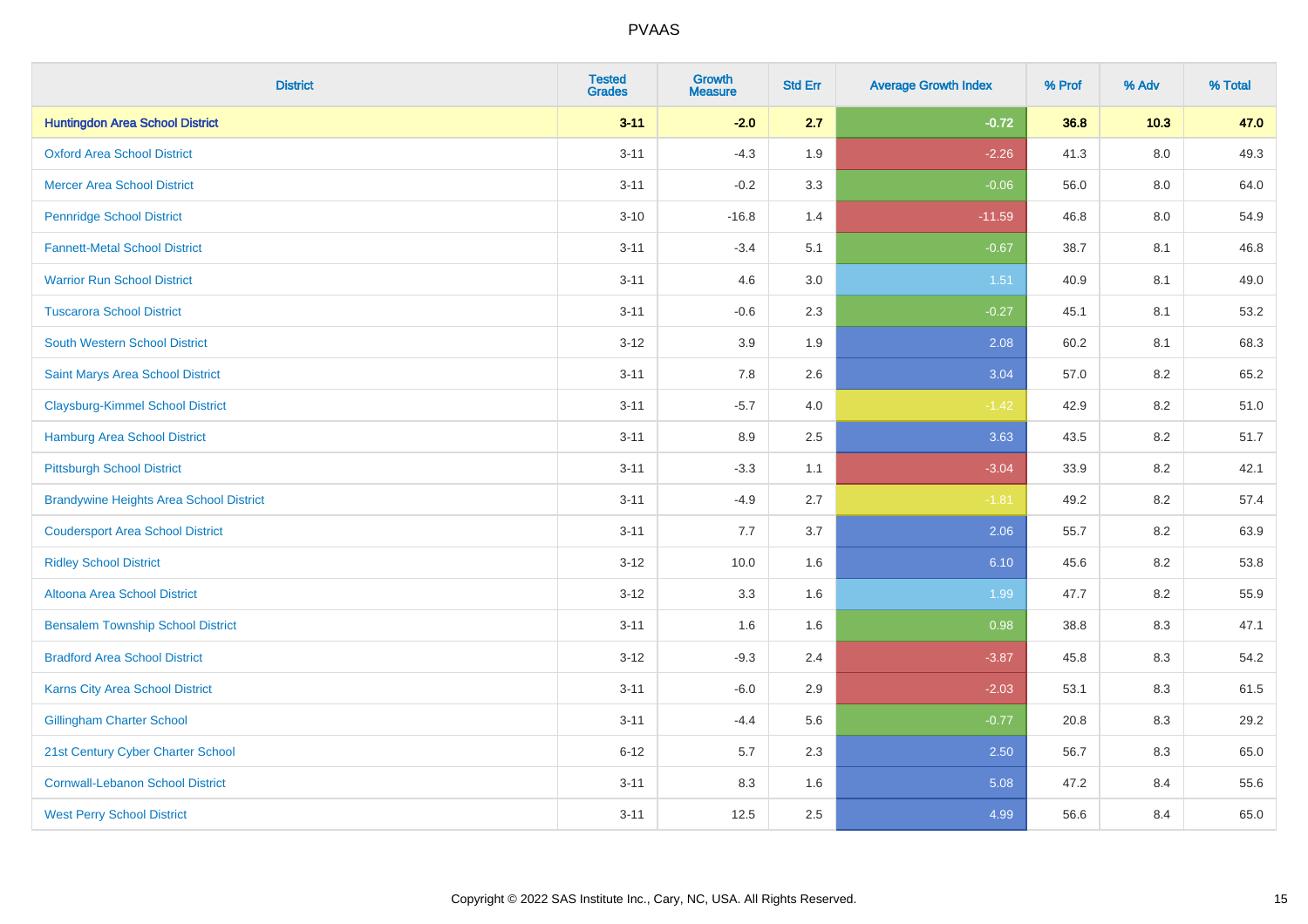| <b>District</b>                                 | <b>Tested</b><br><b>Grades</b> | <b>Growth</b><br><b>Measure</b> | <b>Std Err</b> | <b>Average Growth Index</b> | % Prof | % Adv   | % Total |
|-------------------------------------------------|--------------------------------|---------------------------------|----------------|-----------------------------|--------|---------|---------|
| <b>Huntingdon Area School District</b>          | $3 - 11$                       | $-2.0$                          | 2.7            | $-0.72$                     | 36.8   | 10.3    | 47.0    |
| <b>Chartiers Valley School District</b>         | $3 - 11$                       | $-1.7$                          | 2.0            | $-0.81$                     | 54.7   | 8.4     | 63.1    |
| <b>Westinghouse Arts Academy Charter School</b> | $9 - 10$                       | $-0.7$                          | 3.6            | $-0.19$                     | 59.2   | 8.4     | 67.6    |
| <b>Wilson Area School District</b>              | $3 - 11$                       | 6.0                             | 2.6            | 2.30                        | 48.7   | 8.5     | 57.2    |
| <b>Octorara Area School District</b>            | $3 - 11$                       | 9.1                             | 2.4            | 3.82                        | 52.1   | 8.5     | 60.6    |
| East Pennsboro Area School District             | $3 - 11$                       | $-4.2$                          | 2.5            | $-1.71$                     | 60.8   | 8.5     | 69.3    |
| <b>Blue Mountain School District</b>            | $3 - 10$                       | $-5.8$                          | 2.3            | $-2.56$                     | 46.6   | 8.5     | 55.1    |
| <b>Baldwin-Whitehall School District</b>        | $3 - 11$                       | 1.8                             | 1.9            | 0.94                        | 58.6   | 8.6     | 67.1    |
| <b>Central Fulton School District</b>           | $3 - 11$                       | $-0.5$                          | 3.5            | $-0.14$                     | 51.4   | 8.6     | 60.0    |
| <b>Upper Adams School District</b>              | $3 - 11$                       | 1.3                             | 2.9            | 0.47                        | 55.2   | 8.6     | 63.8    |
| <b>Chambersburg Area School District</b>        | $3 - 11$                       | $-9.5$                          | 1.3            | $-7.20$                     | 42.7   | 8.6     | 51.4    |
| <b>Centennial School District</b>               | $3 - 10$                       | 7.1                             | 1.7            | 4.29                        | 50.1   | 8.7     | 58.9    |
| <b>Riverside Beaver County School District</b>  | $3 - 11$                       | $-14.0$                         | 3.0            | $-4.64$                     | 49.4   | $8.8\,$ | 58.2    |
| <b>Blackhawk School District</b>                | $3 - 11$                       | 4.7                             | 2.3            | 2.01                        | 55.8   | 8.8     | 64.6    |
| <b>Big Spring School District</b>               | $3 - 11$                       | $-9.8$                          | 2.4            | $-4.00$                     | 38.6   | 8.9     | 47.5    |
| <b>Central Valley School District</b>           | $3 - 10$                       | 4.8                             | 2.4            | 1.98                        | 56.9   | 9.0     | 65.9    |
| <b>Riverside School District</b>                | $3 - 11$                       | $-3.2$                          | 3.0            | $-1.09$                     | 43.0   | 9.0     | 52.0    |
| <b>Plum Borough School District</b>             | $3 - 11$                       | $-11.3$                         | 2.2            | $-5.19$                     | 51.1   | 9.0     | 60.1    |
| <b>Pequea Valley School District</b>            | $3 - 11$                       | $-5.8$                          | 3.2            | $-1.80$                     | 39.8   | 9.1     | 48.9    |
| <b>Donegal School District</b>                  | $3 - 12$                       | 3.1                             | 2.4            | 1.29                        | 60.6   | 9.1     | 69.7    |
| Commonwealth Charter Academy Charter School     | $3 - 10$                       | 9.1                             | 1.9            | 4.90                        | 47.2   | 9.1     | 56.3    |
| <b>Jersey Shore Area School District</b>        | $3 - 11$                       | $0.5\,$                         | 2.6            | 0.21                        | 47.1   | 9.2     | 56.2    |
| <b>Line Mountain School District</b>            | $3 - 11$                       | 4.1                             | 3.2            | 1.27                        | 52.9   | 9.2     | 62.1    |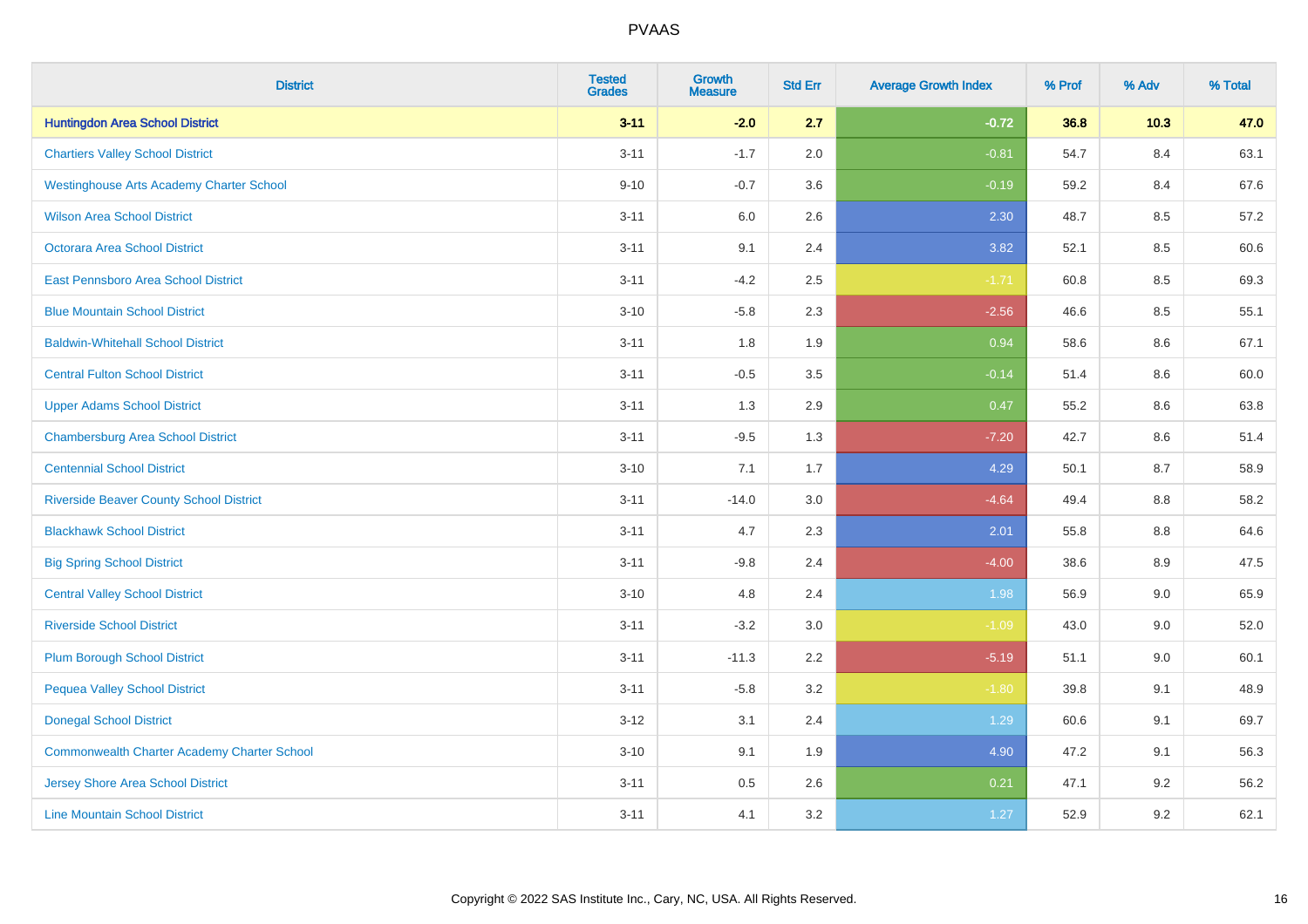| <b>District</b>                           | <b>Tested</b><br><b>Grades</b> | <b>Growth</b><br><b>Measure</b> | <b>Std Err</b> | <b>Average Growth Index</b> | % Prof | % Adv | % Total |
|-------------------------------------------|--------------------------------|---------------------------------|----------------|-----------------------------|--------|-------|---------|
| <b>Huntingdon Area School District</b>    | $3 - 11$                       | $-2.0$                          | 2.7            | $-0.72$                     | 36.8   | 10.3  | 47.0    |
| Northern Lehigh School District           | $3 - 12$                       | $-10.4$                         | 2.7            | $-3.82$                     | 28.0   | 9.3   | 37.3    |
| <b>Hermitage School District</b>          | $3 - 12$                       | 3.8                             | 2.4            | 1.60                        | 57.5   | 9.3   | 66.8    |
| <b>Butler Area School District</b>        | $3 - 11$                       | $-6.5$                          | 1.5            | $-4.26$                     | 42.5   | 9.4   | 51.9    |
| <b>Bald Eagle Area School District</b>    | $3 - 11$                       | $-2.1$                          | 2.7            | $-0.75$                     | 48.4   | 9.4   | 57.7    |
| <b>Portage Area School District</b>       | $3 - 10$                       | $-8.1$                          | 3.6            | $-2.26$                     | 40.6   | 9.4   | 50.0    |
| <b>Port Allegany School District</b>      | $3 - 11$                       | 4.4                             | 3.6            | 1.21                        | 28.1   | 9.4   | 37.5    |
| <b>West Shore School District</b>         | $3 - 12$                       | 5.0                             | 1.4            | 3.59                        | 54.2   | 9.4   | 63.6    |
| <b>MaST Community Charter School</b>      | $3 - 10$                       | $-4.1$                          | 2.7            | $-1.52$                     | 44.0   | 9.5   | 53.4    |
| <b>Neshaminy School District</b>          | $3 - 11$                       | 4.0                             | 1.3            | 3.02                        | 58.7   | 9.5   | 68.2    |
| <b>Slippery Rock Area School District</b> | $3 - 11$                       | $-6.3$                          | 2.5            | $-2.51$                     | 56.2   | 9.5   | 65.7    |
| Ephrata Area School District              | $3 - 11$                       | 5.6                             | 1.8            | 3.12                        | 54.7   | 9.5   | 64.2    |
| <b>Pittston Area School District</b>      | $3 - 11$                       | $-10.1$                         | 5.6            | $-1.80$                     | 38.1   | 9.5   | 47.6    |
| <b>Conewago Valley School District</b>    | $3 - 12$                       | $-0.9$                          | 2.0            | $-0.45$                     | 51.7   | 9.6   | 61.3    |
| <b>Laurel Highlands School District</b>   | $3 - 11$                       | 4.3                             | 2.4            | 1.81                        | 44.9   | 9.6   | 54.5    |
| <b>Shaler Area School District</b>        | $3 - 11$                       | $-0.8$                          | 1.9            | $-0.43$                     | 49.1   | 9.6   | 58.7    |
| <b>Halifax Area School District</b>       | $3 - 11$                       | 4.7                             | 3.9            | 1.22                        | 61.5   | 9.6   | 71.2    |
| <b>Tunkhannock Area School District</b>   | $3 - 11$                       | 2.3                             | 2.2            | 1.01                        | 44.9   | 9.6   | 54.6    |
| Northwestern Lehigh School District       | $3 - 11$                       | 2.2                             | 2.3            | 0.93                        | 53.3   | 9.7   | 63.0    |
| <b>East Allegheny School District</b>     | $3 - 11$                       | $-6.3$                          | 3.3            | $-1.87$                     | 31.9   | 9.7   | 41.7    |
| <b>Central Cambria School District</b>    | $3 - 11$                       | 3.0                             | 2.5            | 1.17                        | 56.2   | 9.7   | 66.0    |
| Lampeter-Strasburg School District        | $3 - 12$                       | $-8.6$                          | 2.0            | $-4.33$                     | 55.1   | 9.8   | 64.8    |
| <b>Ridgway Area School District</b>       | $3 - 11$                       | $-14.5$                         | 4.1            | $-3.56$                     | 49.0   | 9.8   | 58.8    |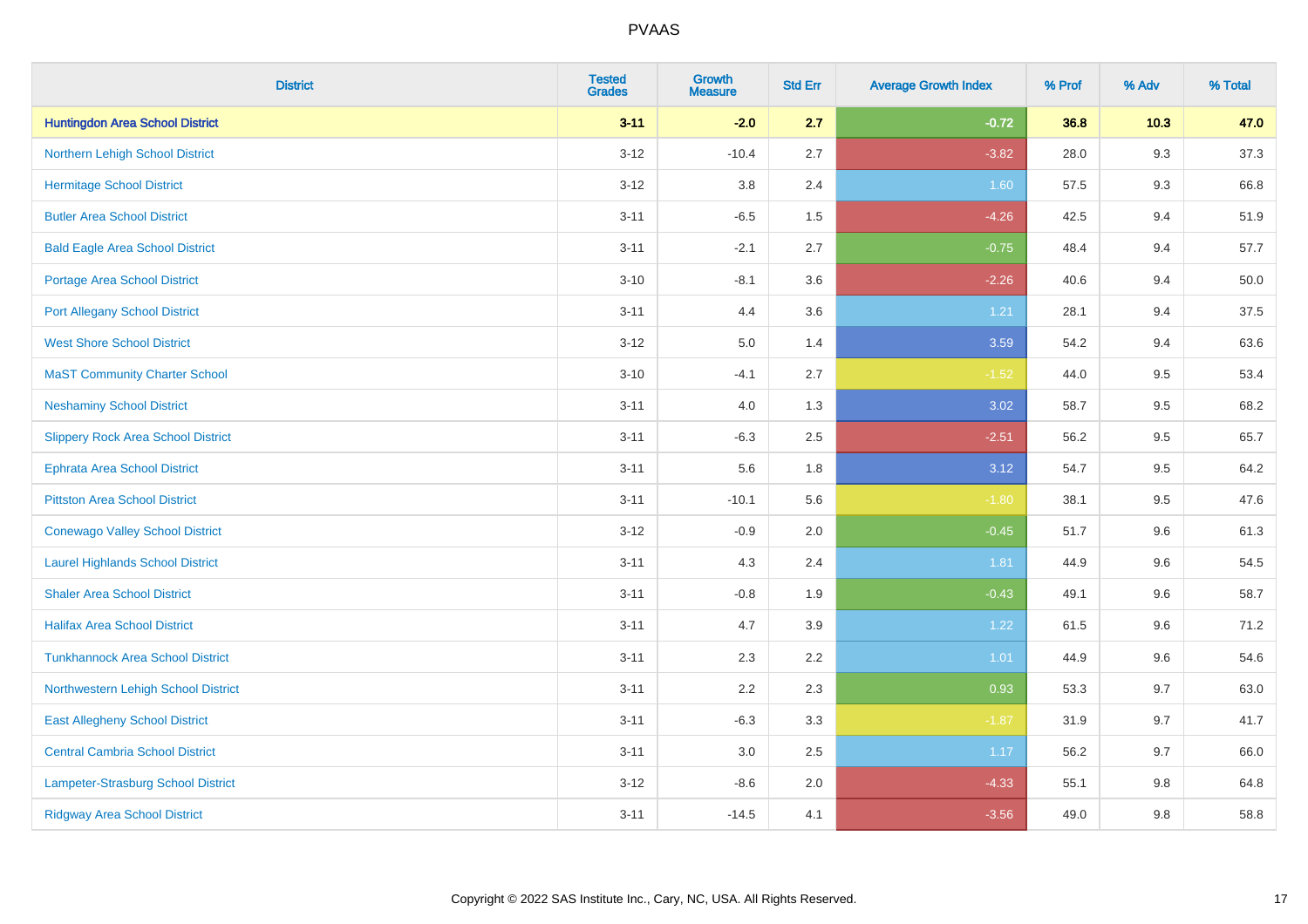| <b>District</b>                             | <b>Tested</b><br><b>Grades</b> | <b>Growth</b><br><b>Measure</b> | <b>Std Err</b> | <b>Average Growth Index</b> | % Prof | % Adv   | % Total |
|---------------------------------------------|--------------------------------|---------------------------------|----------------|-----------------------------|--------|---------|---------|
| <b>Huntingdon Area School District</b>      | $3 - 11$                       | $-2.0$                          | 2.7            | $-0.72$                     | 36.8   | 10.3    | 47.0    |
| California Area School District             | $3 - 10$                       | $-7.3$                          | 3.6            | $-2.02$                     | 42.6   | $9.8\,$ | 52.5    |
| <b>School Lane Charter School</b>           | $3 - 11$                       | 12.4                            | 3.6            | 3.43                        | 59.1   | $9.8\,$ | 68.9    |
| <b>Nazareth Area School District</b>        | $3 - 11$                       | $-4.7$                          | 1.7            | $-2.82$                     | 59.2   | 9.9     | 69.0    |
| <b>Kane Area School District</b>            | $3 - 10$                       | $-3.7$                          | 3.2            | $-1.17$                     | 39.5   | 9.9     | 49.4    |
| <b>Greencastle-Antrim School District</b>   | $3 - 11$                       | $-3.0$                          | 2.2            | $-1.36$                     | 62.4   | 9.9     | 72.3    |
| <b>Hempfield School District</b>            | $3 - 11$                       | 0.1                             | 1.4            | 0.08                        | 58.2   | 9.9     | 68.2    |
| <b>Pottsgrove School District</b>           | $3 - 11$                       | 2.8                             | 2.0            | 1.35                        | 44.0   | 10.0    | 53.9    |
| <b>Apollo-Ridge School District</b>         | $3 - 12$                       | $-4.7$                          | 3.7            | $-1.24$                     | 50.0   | 10.0    | 60.0    |
| <b>Cheltenham School District</b>           | $3 - 11$                       | $-1.4$                          | 2.1            | $-0.67$                     | 46.1   | 10.0    | 56.1    |
| <b>Bedford Area School District</b>         | $3 - 11$                       | 2.5                             | 2.6            | 0.93                        | 48.5   | 10.0    | 58.5    |
| <b>Quakertown Community School District</b> | $3 - 12$                       | $-4.4$                          | 1.6            | $-2.70$                     | 56.5   | 10.0    | 66.6    |
| Selinsgrove Area School District            | $3 - 12$                       | 8.3                             | 2.3            | 3.54                        | 56.8   | 10.0    | 66.8    |
| <b>Albert Gallatin Area School District</b> | $3 - 11$                       | $-0.8$                          | 2.4            | $-0.32$                     | 54.5   | 10.0    | 64.6    |
| <b>Susquenita School District</b>           | $3 - 11$                       | $-0.1$                          | 2.8            | $-0.01$                     | 47.7   | 10.1    | 57.8    |
| <b>Bellwood-Antis School District</b>       | $3 - 10$                       | $-1.2$                          | 3.2            | $-0.39$                     | 55.1   | 10.1    | 65.2    |
| <b>Shippensburg Area School District</b>    | $3 - 11$                       | 9.3                             | 1.9            | 4.84                        | 53.1   | 10.2    | 63.3    |
| <b>Cranberry Area School District</b>       | $3 - 12$                       | 9.2                             | 3.0            | 3.04                        | 47.5   | 10.2    | 57.6    |
| <b>Schuylkill Valley School District</b>    | $3 - 11$                       | 1.4                             | 2.5            | 0.56                        | 55.1   | 10.2    | 65.3    |
| <b>Huntingdon Area School District</b>      | $3 - 11$                       | $-2.0$                          | 2.7            | $-0.72$                     | 36.8   | 10.3    | 47.0    |
| <b>Newport School District</b>              | $3-12$                         | 1.4                             | 3.5            | 0.41                        | 51.5   | 10.3    | 61.8    |
| <b>West Mifflin Area School District</b>    | $3 - 12$                       | $-12.3$                         | 2.9            | $-4.22$                     | 39.7   | 10.3    | 50.0    |
| <b>Forbes Road School District</b>          | $3 - 11$                       | 2.8                             | 5.1            | 0.56                        | 41.4   | 10.3    | 51.7    |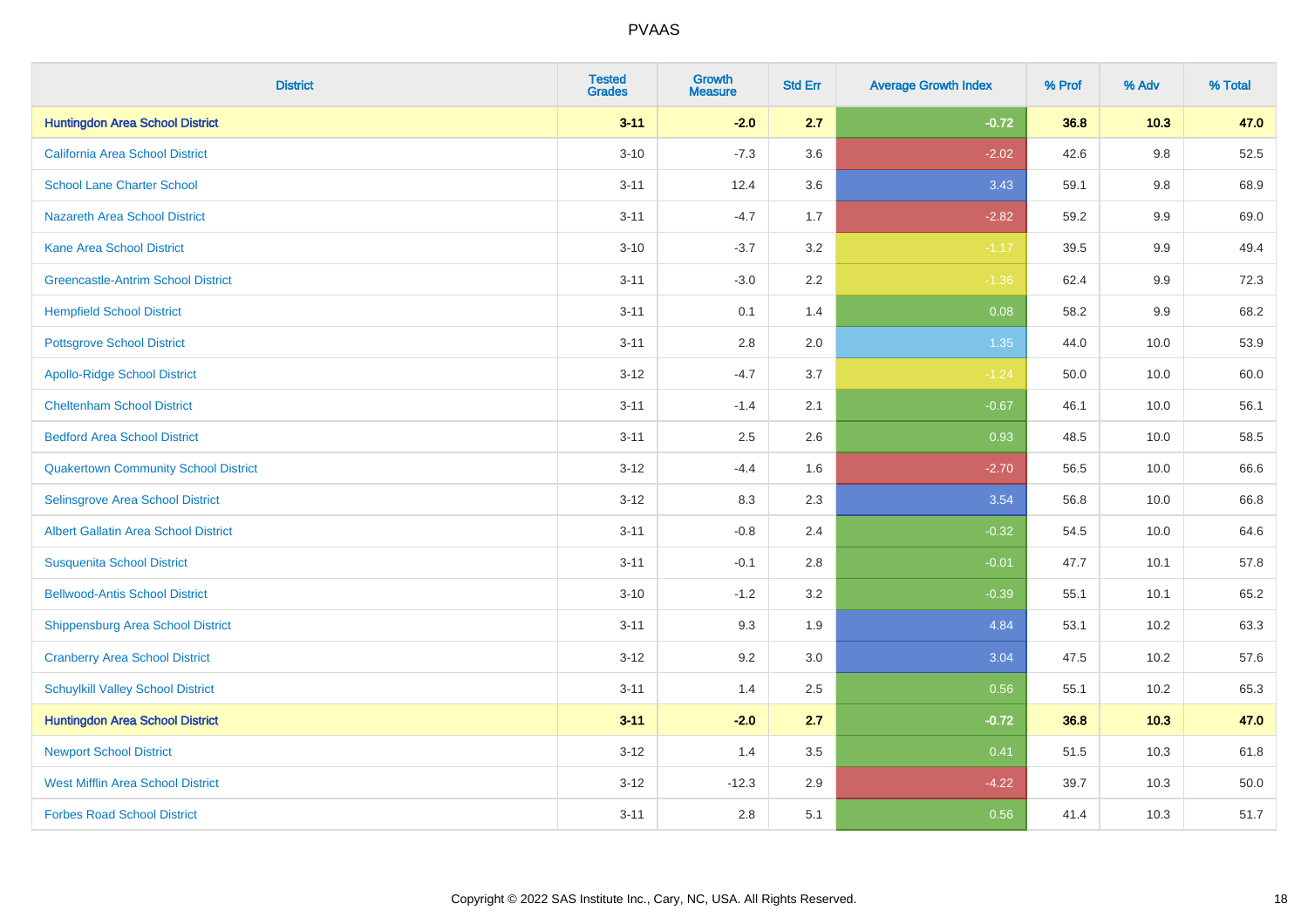| <b>District</b>                                 | <b>Tested</b><br><b>Grades</b> | <b>Growth</b><br><b>Measure</b> | <b>Std Err</b> | <b>Average Growth Index</b> | % Prof | % Adv | % Total |
|-------------------------------------------------|--------------------------------|---------------------------------|----------------|-----------------------------|--------|-------|---------|
| <b>Huntingdon Area School District</b>          | $3 - 11$                       | $-2.0$                          | 2.7            | $-0.72$                     | 36.8   | 10.3  | 47.0    |
| <b>Ligonier Valley School District</b>          | $3 - 11$                       | 4.2                             | 3.1            | 1.34                        | 59.1   | 10.3  | 69.5    |
| <b>Littlestown Area School District</b>         | $3 - 11$                       | 11.4                            | 2.5            | 4.62                        | 55.2   | 10.4  | 65.6    |
| <b>Kiski Area School District</b>               | $3 - 11$                       | $-3.7$                          | 2.0            | $-1.86$                     | 57.4   | 10.4  | 67.8    |
| <b>Crawford Central School District</b>         | $3 - 11$                       | $-4.7$                          | 2.2            | $-2.15$                     | 40.6   | 10.5  | 51.1    |
| <b>Southern Fulton School District</b>          | $3 - 11$                       | $-23.7$                         | 4.4            | $-5.37$                     | 34.2   | 10.5  | 44.7    |
| <b>Carlynton School District</b>                | $3 - 11$                       | 7.3                             | 3.3            | 2.22                        | 41.0   | 10.5  | 51.6    |
| <b>Phoenixville Area School District</b>        | $3 - 11$                       | $-1.7$                          | 2.1            | $-0.83$                     | 59.9   | 10.6  | 70.5    |
| <b>Bellefonte Area School District</b>          | $3 - 11$                       | $-0.4$                          | $2.2^{\circ}$  | $-0.17$                     | 47.6   | 10.6  | 58.2    |
| Ambridge Area School District                   | $3-12$                         | 9.1                             | 2.6            | 3.46                        | 50.4   | 10.7  | 61.1    |
| <b>Kennett Consolidated School District</b>     | $3 - 11$                       | 4.8                             | 1.8            | 2.61                        | 52.5   | 10.7  | 63.2    |
| <b>Wyoming Area School District</b>             | $3 - 10$                       | $-1.3$                          | 2.6            | $-0.50$                     | 53.8   | 10.8  | 64.6    |
| Northampton Area School District                | $3 - 11$                       | 4.0                             | 1.6            | 2.51                        | 52.3   | 10.8  | 63.1    |
| <b>Mohawk Area School District</b>              | $3 - 11$                       | $-7.5$                          | 3.1            | $-2.45$                     | 49.4   | 11.0  | 60.4    |
| <b>Belle Vernon Area School District</b>        | $3 - 11$                       | 6.5                             | 2.6            | 2.44                        | 55.6   | 11.1  | 66.7    |
| Pennsylvania Virtual Charter School             | $3 - 11$                       | 11.8                            | 3.5            | 3.37                        | 56.5   | 11.1  | 67.6    |
| <b>Elizabethtown Area School District</b>       | $3-12$                         | $-0.9$                          | 1.9            | $-0.47$                     | 50.0   | 11.2  | 61.2    |
| Pennsylvania Leadership Charter School          | $3 - 11$                       | 4.6                             | 2.2            | 2.13                        | 55.4   | 11.2  | 66.7    |
| <b>Boyertown Area School District</b>           | $3 - 11$                       | $-4.7$                          | 1.5            | $-3.17$                     | 55.2   | 11.3  | 66.5    |
| <b>Eastern Lancaster County School District</b> | $3 - 12$                       | 4.5                             | 2.2            | 2.09                        | 46.3   | 11.4  | 57.6    |
| <b>Seneca Valley School District</b>            | $3 - 11$                       | $-1.4$                          | 1.4            | $-0.99$                     | 57.2   | 11.4  | 68.6    |
| <b>Eastern Lebanon County School District</b>   | $3 - 11$                       | 8.6                             | 2.2            | 3.84                        | 48.8   | 11.4  | 60.3    |
| <b>Central York School District</b>             | $3 - 12$                       | 12.3                            | 1.7            | 7.20                        | 55.5   | 11.5  | 67.0    |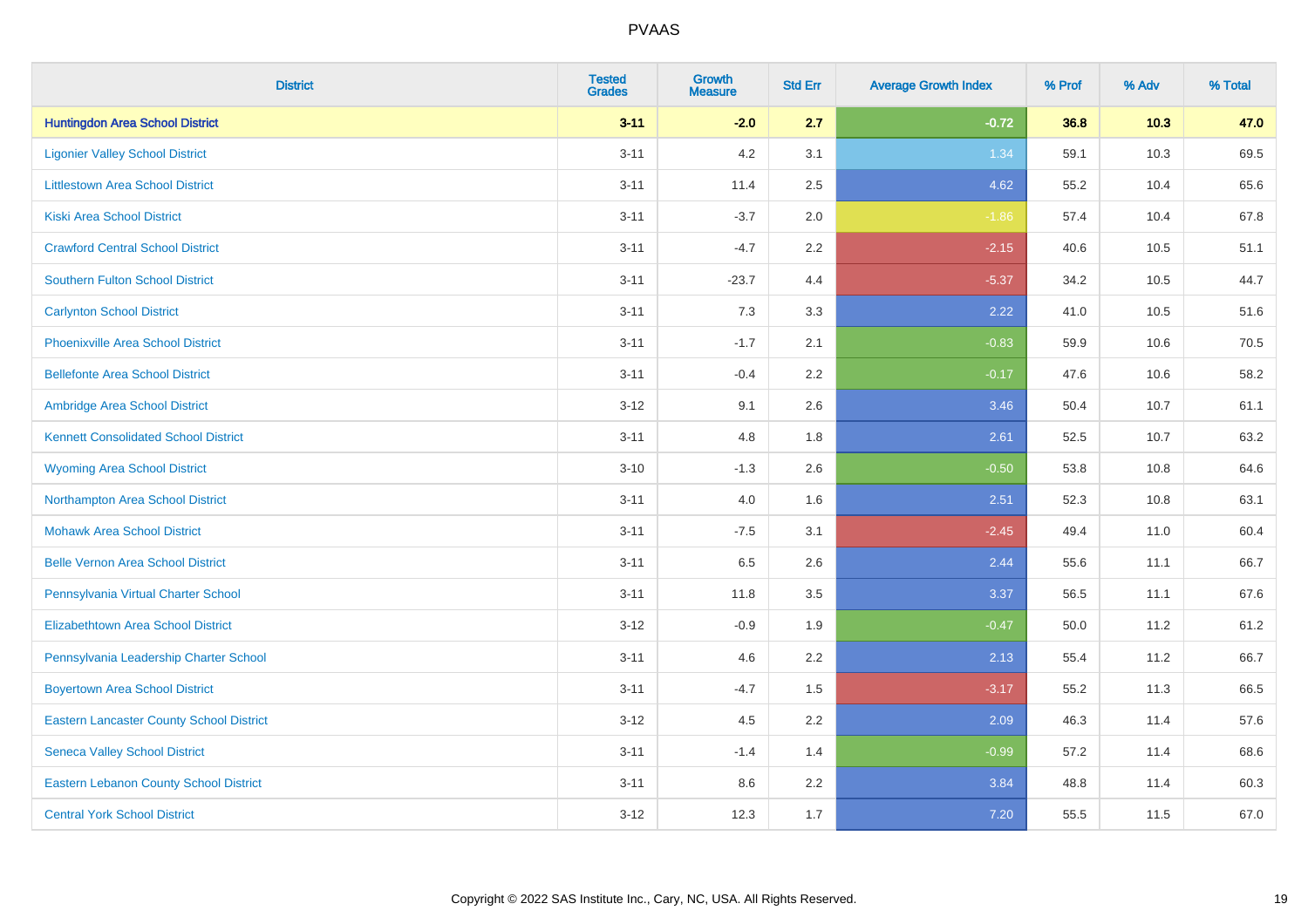| <b>District</b>                               | <b>Tested</b><br><b>Grades</b> | <b>Growth</b><br><b>Measure</b> | <b>Std Err</b> | <b>Average Growth Index</b> | % Prof | % Adv | % Total |
|-----------------------------------------------|--------------------------------|---------------------------------|----------------|-----------------------------|--------|-------|---------|
| <b>Huntingdon Area School District</b>        | $3 - 11$                       | $-2.0$                          | 2.7            | $-0.72$                     | 36.8   | 10.3  | 47.0    |
| Northern York County School District          | $3 - 11$                       | 15.6                            | 2.0            | 7.98                        | 57.4   | 11.5  | 68.8    |
| <b>Daniel Boone Area School District</b>      | $3 - 12$                       | 5.7                             | 2.0            | 2.88                        | 51.0   | 11.5  | 62.6    |
| <b>East Penn School District</b>              | $3 - 11$                       | 4.1                             | 1.3            | 3.27                        | 55.8   | 11.5  | 67.3    |
| <b>Manheim Central School District</b>        | $3 - 11$                       | 2.1                             | 2.1            | 1.01                        | 53.2   | 11.6  | 64.8    |
| <b>Fleetwood Area School District</b>         | $3 - 10$                       | 12.2                            | 2.2            | 5.68                        | 53.5   | 11.6  | 65.2    |
| <b>Abington School District</b>               | $3 - 10$                       | $-11.5$                         | 1.9            | $-6.00$                     | 56.2   | 11.6  | 67.8    |
| <b>Wyalusing Area School District</b>         | $3-12$                         | $8.8\,$                         | 3.3            | 2.68                        | 54.6   | 11.7  | 66.2    |
| <b>Trinity Area School District</b>           | $3 - 11$                       | $-5.4$                          | 2.0            | $-2.71$                     | 48.3   | 11.8  | 60.1    |
| <b>Bloomsburg Area School District</b>        | $3 - 10$                       | 0.7                             | 3.0            | 0.23                        | 55.9   | 11.8  | 67.6    |
| Southern Lehigh School District               | $3 - 11$                       | $-0.4$                          | 2.3            | $-0.17$                     | 66.1   | 11.9  | 78.0    |
| <b>Wellsboro Area School District</b>         | $3 - 11$                       | $-12.4$                         | 3.0            | $-4.11$                     | 49.2   | 11.9  | 61.1    |
| Owen J Roberts School District                | $3 - 11$                       | $-12.3$                         | 1.6            | $-7.61$                     | 57.0   | 11.9  | 69.0    |
| <b>Bethlehem Area School District</b>         | $3 - 11$                       | 9.3                             | 1.1            | 8.15                        | 44.7   | 12.0  | 56.7    |
| <b>Keystone Oaks School District</b>          | $3 - 11$                       | $5.5\,$                         | 2.6            | 2.07                        | 53.2   | 12.1  | 65.4    |
| <b>Allegheny Valley School District</b>       | $3 - 11$                       | 8.5                             | 3.9            | 2.17                        | 53.1   | 12.2  | 65.3    |
| <b>Hollidaysburg Area School District</b>     | $3 - 11$                       | 6.0                             | 2.1            | 2.88                        | 57.1   | 12.3  | 69.4    |
| Montgomery Area School District               | $3 - 11$                       | 10.7                            | 3.6            | 2.96                        | 48.7   | 12.4  | 61.1    |
| <b>Greater Nanticoke Area School District</b> | $3 - 12$                       | 11.2                            | 2.8            | 4.01                        | 38.0   | 12.4  | 50.4    |
| <b>Derry Area School District</b>             | $3 - 11$                       | 13.2                            | 2.8            | 4.69                        | 60.0   | 12.5  | 72.5    |
| <b>Eastern York School District</b>           | $3 - 11$                       | 9.6                             | 2.6            | 3.71                        | 56.3   | 12.6  | 68.9    |
| <b>Lower Dauphin School District</b>          | $3 - 11$                       | 0.6                             | 1.9            | 0.33                        | 49.2   | 12.6  | 61.8    |
| <b>Penn Manor School District</b>             | $3 - 11$                       | $-0.4$                          | 1.6            | $-0.25$                     | 51.9   | 12.6  | 64.5    |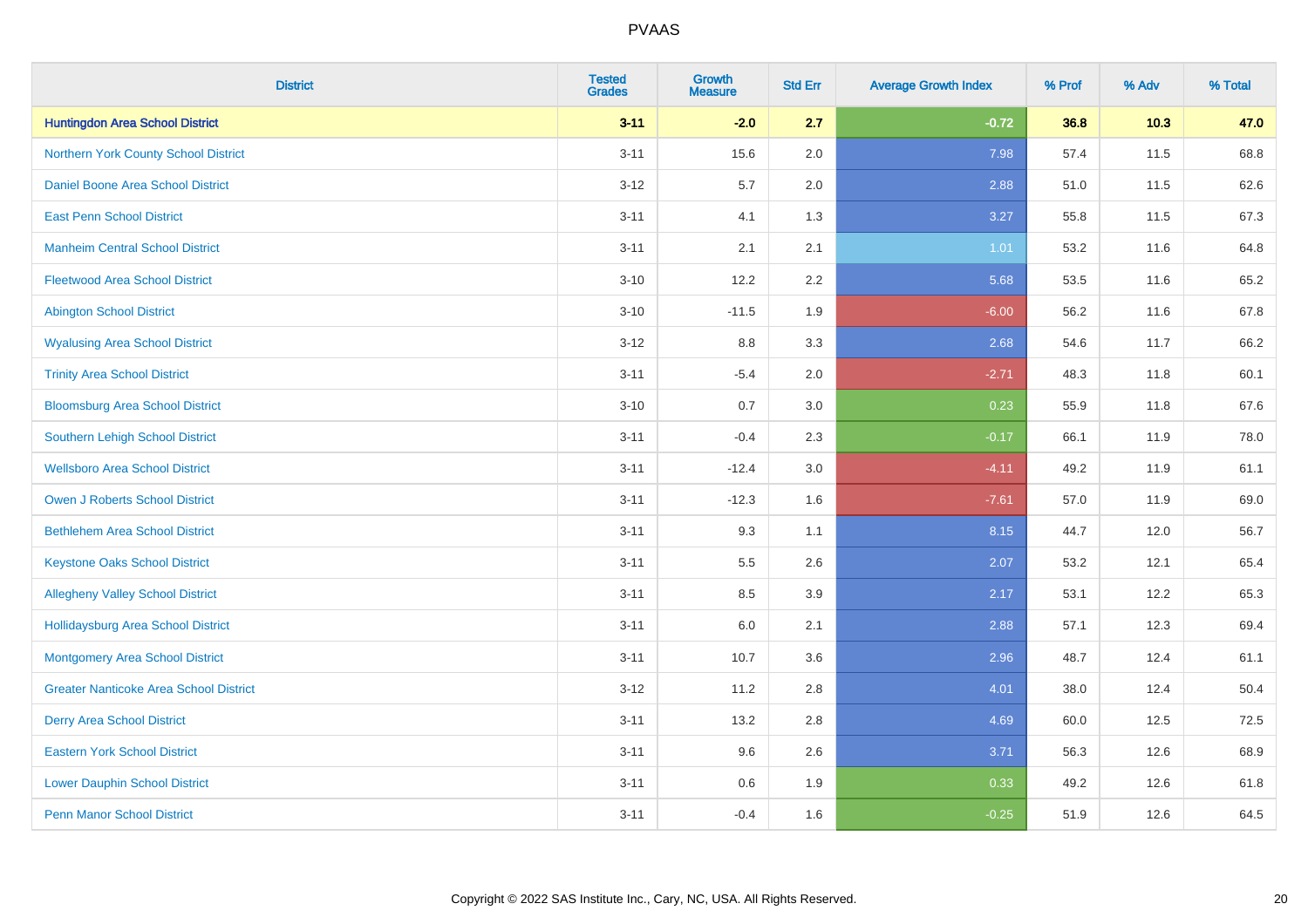| <b>District</b>                               | <b>Tested</b><br><b>Grades</b> | Growth<br><b>Measure</b> | <b>Std Err</b> | <b>Average Growth Index</b> | % Prof | % Adv | % Total |
|-----------------------------------------------|--------------------------------|--------------------------|----------------|-----------------------------|--------|-------|---------|
| <b>Huntingdon Area School District</b>        | $3 - 11$                       | $-2.0$                   | 2.7            | $-0.72$                     | 36.8   | 10.3  | 47.0    |
| Pen Argyl Area School District                | $3 - 12$                       | 9.2                      | 2.7            | 3.46                        | 50.0   | 12.6  | 62.6    |
| <b>Spring Cove School District</b>            | $3 - 11$                       | 3.4                      | 2.5            | 1.33                        | 47.8   | 12.7  | 60.4    |
| <b>Marple Newtown School District</b>         | $3 - 11$                       | 2.0                      | 2.4            | 0.81                        | 57.6   | 12.8  | 70.4    |
| <b>Williamsport Area School District</b>      | $3 - 11$                       | 1.9                      | 1.8            | 1.04                        | 44.1   | 12.8  | 56.9    |
| <b>Oley Valley School District</b>            | $3 - 11$                       | $-0.4$                   | 2.8            | $-0.15$                     | 43.1   | 12.9  | 56.0    |
| <b>Wayne Highlands School District</b>        | $3 - 11$                       | 7.8                      | 2.4            | 3.23                        | 52.3   | 13.1  | 65.4    |
| <b>Upper Perkiomen School District</b>        | $3 - 11$                       | 22.1                     | 2.1            | 10.74                       | 57.7   | 13.2  | 70.9    |
| <b>Unionville-Chadds Ford School District</b> | $3 - 11$                       | 17.1                     | 3.1            | 5.51                        | 68.1   | 13.2  | 81.3    |
| <b>Quaker Valley School District</b>          | $3 - 11$                       | $-2.8$                   | 2.6            | $-1.08$                     | 55.2   | 13.2  | 68.4    |
| <b>Westmont Hilltop School District</b>       | $3 - 11$                       | $-4.0$                   | 2.8            | $-1.40$                     | 36.3   | 13.3  | 49.6    |
| <b>Kutztown Area School District</b>          | $3-12$                         | $-0.2$                   | 3.2            | $-0.05$                     | 55.4   | 13.3  | 68.7    |
| <b>Harmony Area School District</b>           | $3 - 10$                       | 4.5                      | 6.3            | 0.72                        | 33.3   | 13.3  | 46.7    |
| Jamestown Area School District                | $3 - 11$                       | 13.5                     | 4.2            | 3.19                        | 64.4   | 13.3  | 77.8    |
| <b>Dubois Area School District</b>            | $3 - 11$                       | $-6.2$                   | 2.0            | $-3.07$                     | 50.9   | 13.4  | 64.3    |
| <b>Sharpsville Area School District</b>       | $3 - 11$                       | $-1.4$                   | 3.5            | $-0.40$                     | 55.2   | 13.4  | 68.7    |
| <b>Perkiomen Valley School District</b>       | $3 - 11$                       | $-3.5$                   | 1.6            | $-2.18$                     | 53.8   | 13.4  | 67.2    |
| <b>Midd-West School District</b>              | $3 - 11$                       | 10.3                     | 2.7            | 3.80                        | 58.0   | 13.4  | 71.4    |
| <b>Conestoga Valley School District</b>       | $3 - 11$                       | 8.7                      | 1.8            | 4.69                        | 60.3   | 13.5  | 73.8    |
| <b>Forest Hills School District</b>           | $3 - 11$                       | $-7.3$                   | 2.7            | $-2.74$                     | 41.1   | 13.7  | 54.8    |
| <b>South Park School District</b>             | $3 - 11$                       | $-11.3$                  | 2.7            | $-4.23$                     | 53.5   | 13.7  | 67.3    |
| Mechanicsburg Area School District            | $3 - 11$                       | 5.9                      | 1.8            | 3.29                        | 57.2   | 13.7  | 70.9    |
| <b>Gateway School District</b>                | $3 - 11$                       | 0.8                      | 2.2            | 0.38                        | 52.1   | 13.8  | 65.9    |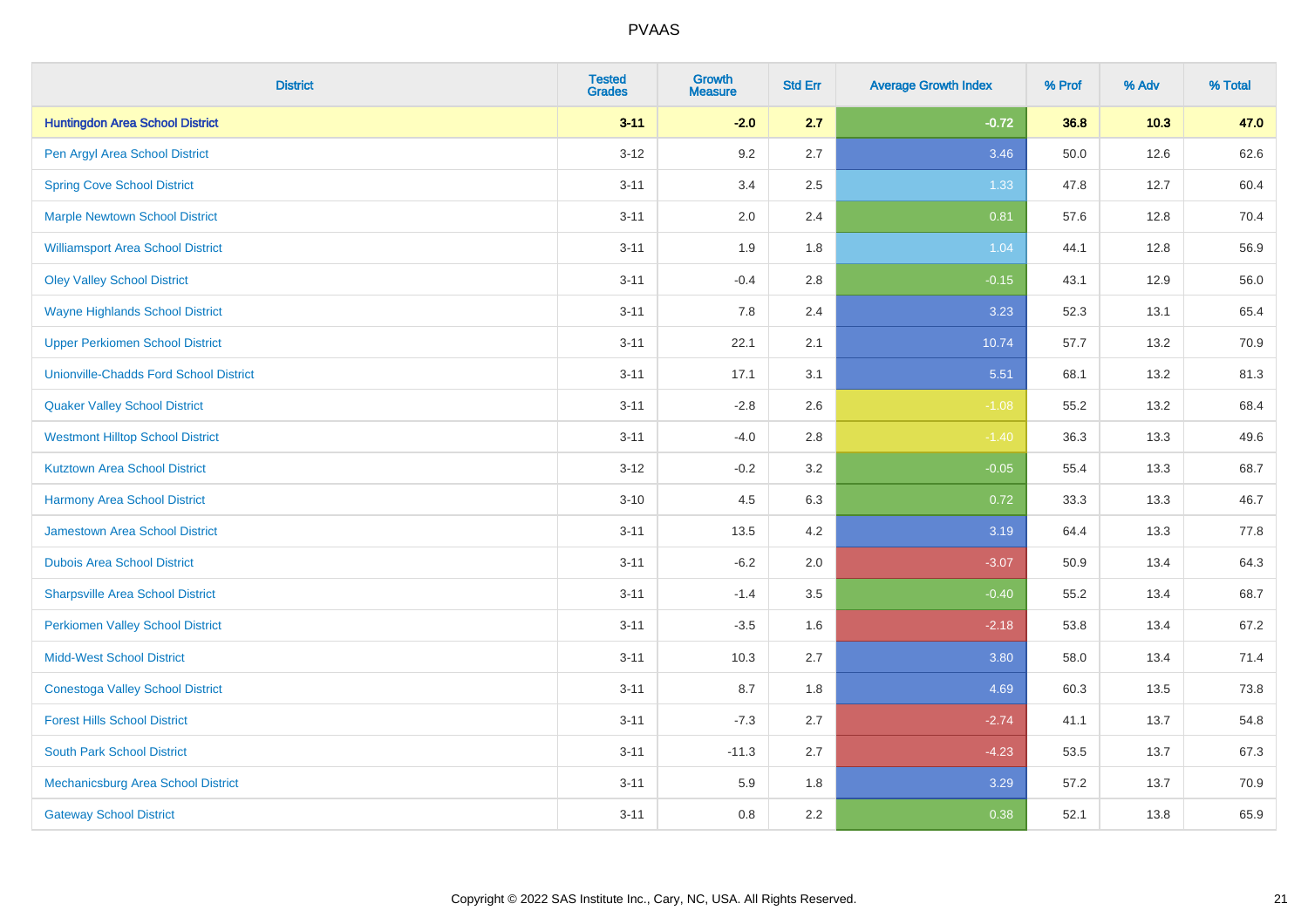| <b>District</b>                                    | <b>Tested</b><br><b>Grades</b> | <b>Growth</b><br><b>Measure</b> | <b>Std Err</b> | <b>Average Growth Index</b> | % Prof | % Adv | % Total |
|----------------------------------------------------|--------------------------------|---------------------------------|----------------|-----------------------------|--------|-------|---------|
| <b>Huntingdon Area School District</b>             | $3 - 11$                       | $-2.0$                          | 2.7            | $-0.72$                     | 36.8   | 10.3  | 47.0    |
| <b>Burrell School District</b>                     | $3 - 11$                       | 4.5                             | 3.1            | 1.48                        | 58.5   | 13.8  | 72.3    |
| Shenango Area School District                      | $3 - 11$                       | $-2.6$                          | 3.3            | $-0.79$                     | 50.6   | 13.9  | 64.6    |
| <b>Berlin Brothersvalley School District</b>       | $3 - 11$                       | 4.0                             | 4.2            | 0.96                        | 48.8   | 14.0  | 62.8    |
| <b>Gettysburg Area School District</b>             | $3 - 11$                       | $-4.0$                          | 2.1            | $-1.89$                     | 45.3   | 14.0  | 59.3    |
| <b>Greater Latrobe School District</b>             | $3 - 11$                       | 0.6                             | 1.9            | 0.31                        | 55.5   | 14.1  | 69.5    |
| <b>Cocalico School District</b>                    | $3 - 11$                       | 10.6                            | 2.0            | 5.18                        | 50.8   | 14.1  | 64.8    |
| <b>Ellwood City Area School District</b>           | $3 - 11$                       | $-4.2$                          | 3.2            | $-1.29$                     | 54.1   | 14.1  | 68.2    |
| <b>North Hills School District</b>                 | $3 - 11$                       | $-1.8$                          | 1.8            | $-0.96$                     | 59.1   | 14.1  | 73.2    |
| <b>Millcreek Township School District</b>          | $3 - 11$                       | 3.1                             | 1.5            | 2.06                        | 55.6   | 14.2  | 69.7    |
| <b>North East School District</b>                  | $3 - 11$                       | $-9.3$                          | 3.1            | $-3.02$                     | 62.6   | 14.4  | 77.0    |
| <b>Hanover Public School District</b>              | $3 - 11$                       | 5.2                             | 2.8            | 1.83                        | 52.2   | 14.4  | 66.7    |
| <b>Avella Area School District</b>                 | $3 - 12$                       | $-0.3$                          | 4.7            | $-0.05$                     | 49.3   | 14.5  | 63.8    |
| <b>Clarion Area School District</b>                | $3 - 11$                       | 10.3                            | 4.1            | 2.51                        | 45.4   | 14.6  | 60.0    |
| <b>Wilson School District</b>                      | $3-12$                         | 8.8                             | 1.5            | 5.96                        | 52.6   | 14.6  | 67.2    |
| <b>Valley View School District</b>                 | $3 - 11$                       | 18.1                            | 2.4            | 7.42                        | 53.7   | 14.7  | 68.4    |
| <b>Lincoln Park Performing Arts Charter School</b> | $7 - 11$                       | 3.6                             | 2.5            | 1.42                        | 59.6   | 14.7  | 74.3    |
| <b>Central Columbia School District</b>            | $3 - 12$                       | $-4.8$                          | 2.6            | $-1.86$                     | 53.7   | 14.8  | 68.5    |
| <b>Somerset Area School District</b>               | $3 - 11$                       | $-4.4$                          | 2.3            | $-1.93$                     | 44.4   | 14.9  | 59.3    |
| <b>Spring Grove Area School District</b>           | $3 - 11$                       | 5.6                             | 2.1            | 2.68                        | 55.1   | 15.0  | 70.1    |
| <b>North Clarion County School District</b>        | $3 - 12$                       | 3.7                             | 4.3            | 0.85                        | 67.5   | 15.0  | 82.5    |
| <b>Montour School District</b>                     | $3 - 11$                       | $-1.8$                          | 2.1            | $-0.88$                     | 61.4   | 15.1  | 76.5    |
| <b>Harbor Creek School District</b>                | $3 - 11$                       | $-7.1$                          | 2.7            | $-2.67$                     | 48.8   | 15.2  | 64.0    |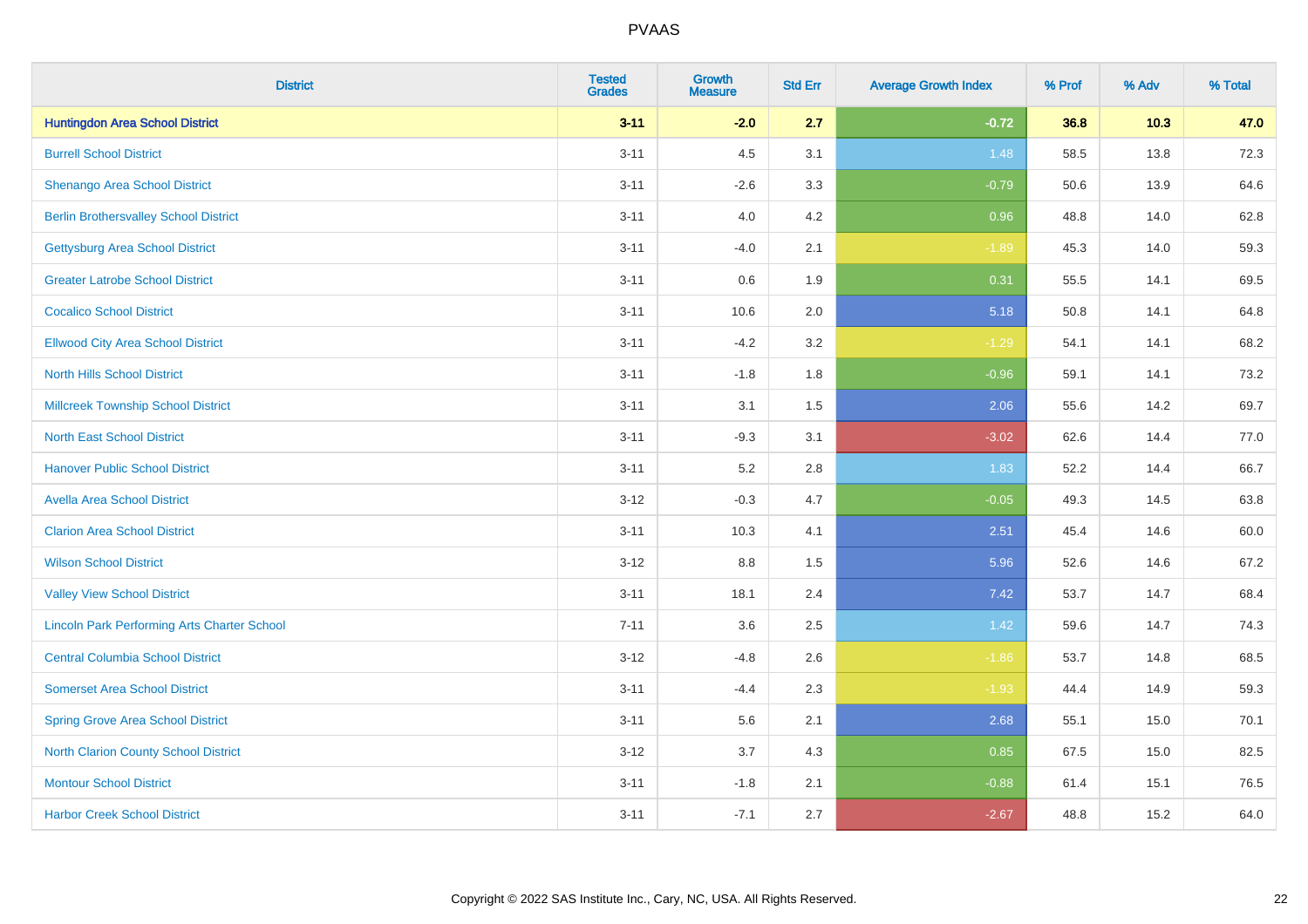| <b>District</b>                          | <b>Tested</b><br><b>Grades</b> | <b>Growth</b><br><b>Measure</b> | <b>Std Err</b> | <b>Average Growth Index</b> | % Prof | % Adv | % Total |
|------------------------------------------|--------------------------------|---------------------------------|----------------|-----------------------------|--------|-------|---------|
| <b>Huntingdon Area School District</b>   | $3 - 11$                       | $-2.0$                          | 2.7            | $-0.72$                     | 36.8   | 10.3  | 47.0    |
| <b>Souderton Area School District</b>    | $3 - 11$                       | 12.4                            | 1.5            | 8.28                        | 61.7   | 15.2  | 76.9    |
| <b>Franklin Regional School District</b> | $3 - 11$                       | 2.0                             | 1.9            | 1.02                        | 66.7   | 15.5  | 82.1    |
| <b>Manheim Township School District</b>  | $3 - 12$                       | $-0.9$                          | 1.6            | $-0.58$                     | 53.2   | 15.5  | 68.7    |
| <b>Brookville Area School District</b>   | $3 - 11$                       | 6.9                             | 3.0            | 2.30                        | 55.2   | 15.6  | 70.8    |
| Palmyra Area School District             | $3 - 11$                       | 5.6                             | 1.9            | 2.96                        | 56.4   | 15.6  | 72.0    |
| <b>Girard School District</b>            | $3 - 11$                       | $-0.6$                          | 2.7            | $-0.22$                     | 53.9   | 15.6  | 69.6    |
| <b>West Allegheny School District</b>    | $3 - 12$                       | 4.0                             | 2.1            | 1.96                        | 63.1   | 15.7  | 78.8    |
| <b>Riverview School District</b>         | $3 - 11$                       | $-4.6$                          | 3.8            | $-1.20$                     | 57.9   | 15.8  | 73.7    |
| <b>Canon-Mcmillan School District</b>    | $3 - 11$                       | $-0.8$                          | 1.6            | $-0.50$                     | 58.7   | 15.9  | 74.6    |
| <b>Delaware Valley School District</b>   | $3 - 11$                       | 12.6                            | 1.8            | 6.93                        | 55.2   | 16.2  | 71.4    |
| Abington Heights School District         | $3 - 11$                       | 13.5                            | 2.2            | 6.27                        | 58.3   | 16.2  | 74.5    |
| <b>Deer Lakes School District</b>        | $3 - 11$                       | 17.0                            | 2.7            | 6.32                        | 61.5   | 16.4  | 77.9    |
| <b>Methacton School District</b>         | $3 - 11$                       | 2.5                             | 1.7            | 1.43                        | 62.5   | 16.4  | 79.0    |
| <b>North Pocono School District</b>      | $3 - 11$                       | $-2.3$                          | 3.4            | $-0.68$                     | 52.0   | 16.4  | 68.5    |
| <b>Grove City Area School District</b>   | $3 - 12$                       | 5.1                             | 2.4            | 2.09                        | 36.4   | 16.5  | 52.8    |
| <b>Spring-Ford Area School District</b>  | $3 - 11$                       | 6.0                             | 1.3            | 4.46                        | 60.8   | 16.5  | 77.4    |
| South Butler County School District      | $3 - 10$                       | 3.9                             | 2.5            | 1.54                        | 53.1   | 16.6  | 69.7    |
| Northeastern York School District        | $3 - 11$                       | 5.9                             | 2.0            | 3.03                        | 51.1   | 16.6  | 67.6    |
| <b>Council Rock School District</b>      | $3 - 11$                       | 8.9                             | 1.2            | 7.65                        | 62.8   | 16.6  | 79.4    |
| <b>Oswayo Valley School District</b>     | $3 - 12$                       | 8.5                             | 5.0            | 1.68                        | 50.0   | 16.7  | 66.7    |
| <b>Northgate School District</b>         | $3 - 11$                       | 6.3                             | 3.6            | 1.73                        | 53.3   | 16.7  | 70.0    |
| <b>Avon Grove Charter School</b>         | $3 - 11$                       | 9.0                             | 2.9            | 3.13                        | 58.8   | 16.7  | 75.5    |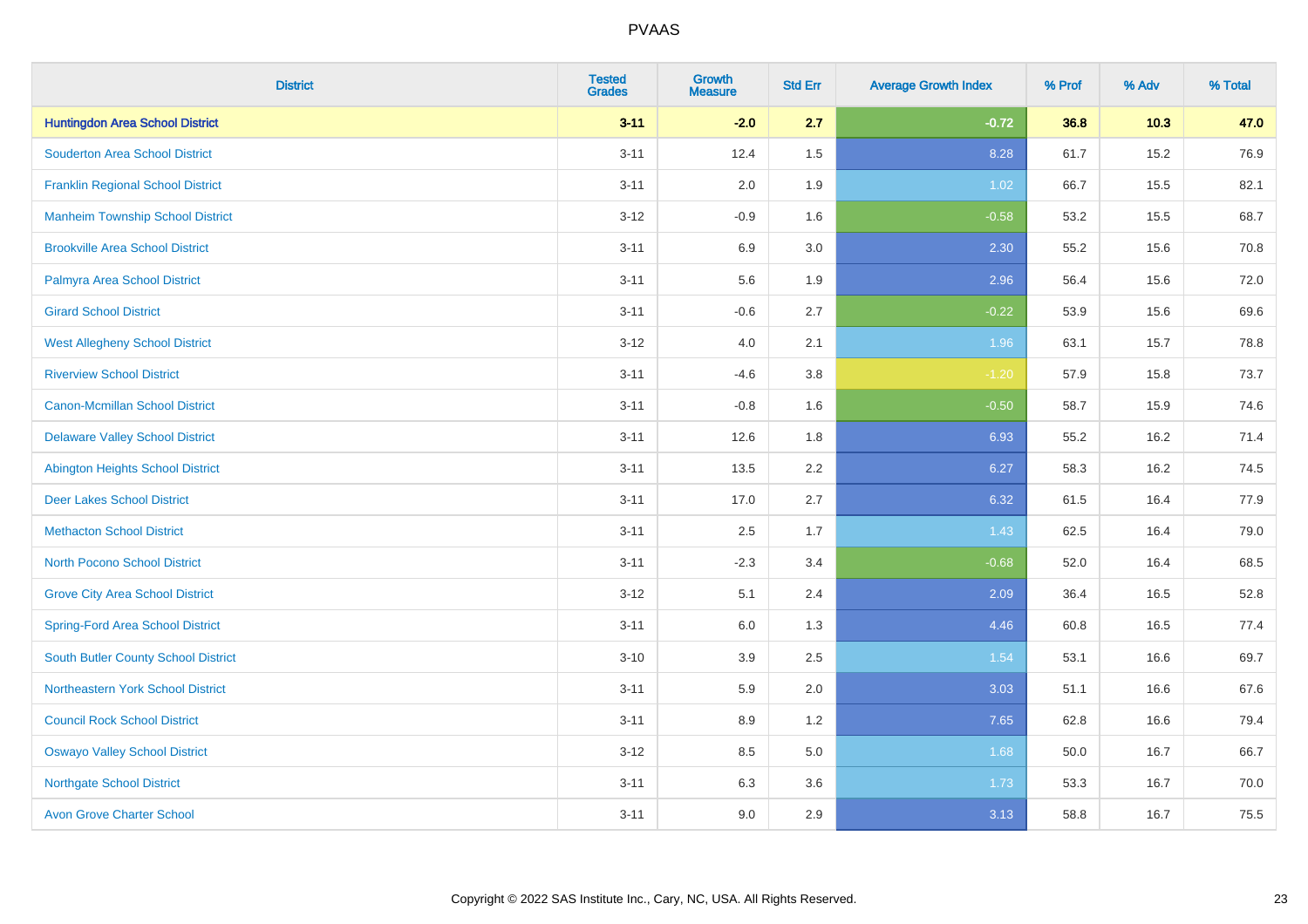| <b>District</b>                                | <b>Tested</b><br><b>Grades</b> | <b>Growth</b><br><b>Measure</b> | <b>Std Err</b> | <b>Average Growth Index</b> | % Prof | % Adv | % Total |
|------------------------------------------------|--------------------------------|---------------------------------|----------------|-----------------------------|--------|-------|---------|
| <b>Huntingdon Area School District</b>         | $3 - 11$                       | $-2.0$                          | 2.7            | $-0.72$                     | 36.8   | 10.3  | 47.0    |
| <b>Tyrone Area School District</b>             | $3-12$                         | 19.7                            | 2.5            | 7.87                        | 60.4   | 16.7  | 77.1    |
| <b>Beaver Area School District</b>             | $3 - 10$                       | 4.7                             | 2.4            | 1.94                        | 57.4   | 16.8  | 74.2    |
| <b>Central Bucks School District</b>           | $3 - 11$                       | 1.6                             | 0.9            | 1.66                        | 63.0   | 16.8  | 79.8    |
| <b>Warwick School District</b>                 | $3 - 11$                       | 5.2                             | 1.9            | 2.76                        | 46.4   | 17.0  | 63.3    |
| <b>North Penn School District</b>              | $3 - 11$                       | 9.1                             | 1.1            | 8.36                        | 55.8   | 17.0  | 72.8    |
| <b>Crestwood School District</b>               | $3 - 11$                       | $-0.4$                          | 2.4            | $-0.17$                     | 57.4   | 17.0  | 74.4    |
| <b>Lower Moreland Township School District</b> | $3 - 11$                       | 2.0                             | 2.2            | 0.95                        | 62.8   | 17.0  | 79.8    |
| <b>Homer-Center School District</b>            | $3 - 11$                       | 9.7                             | 3.6            | 2.70                        | 45.1   | 17.2  | 62.3    |
| <b>Western Wayne School District</b>           | $3 - 11$                       | 5.6                             | 2.9            | 1.93                        | 41.3   | 17.4  | 58.7    |
| <b>Camp Hill School District</b>               | $3 - 12$                       | 2.3                             | 3.0            | 0.78                        | 53.6   | 17.5  | 71.1    |
| <b>Wyomissing Area School District</b>         | $3 - 12$                       | 0.8                             | 2.6            | 0.33                        | 55.7   | 17.6  | 73.3    |
| <b>Fairview School District</b>                | $3 - 11$                       | 3.4                             | 2.6            | 1.32                        | 57.2   | 17.6  | 74.8    |
| <b>Conemaugh Township Area School District</b> | $3 - 12$                       | $-3.7$                          | 3.4            | $-1.09$                     | 53.8   | 17.6  | 71.4    |
| <b>Shanksville-Stonycreek School District</b>  | $3 - 10$                       | 7.0                             | 5.9            | 1.20                        | 64.7   | 17.6  | 82.4    |
| <b>Freeport Area School District</b>           | $3 - 10$                       | 9.7                             | 2.5            | 3.91                        | 57.5   | 17.8  | 75.3    |
| <b>Dallastown Area School District</b>         | $3 - 11$                       | 13.5                            | 1.5            | 8.84                        | 56.0   | 17.9  | 73.8    |
| <b>Southern York County School District</b>    | $3 - 11$                       | 14.2                            | 2.1            | 6.91                        | 55.1   | 18.1  | 73.1    |
| <b>Mars Area School District</b>               | $3 - 10$                       | 5.7                             | 2.1            | 2.75                        | 57.9   | 18.2  | 76.1    |
| Lehigh Valley Charter High School For The Arts | $9 - 10$                       | 7.3                             | 2.6            | 2.82                        | 62.3   | 18.2  | 80.5    |
| <b>Danville Area School District</b>           | $3 - 11$                       | 0.4                             | 2.6            | 0.15                        | 57.4   | 18.4  | 75.7    |
| <b>Indiana Area School District</b>            | $3 - 11$                       | $-5.3$                          | 2.3            | $-2.28$                     | 47.6   | 18.4  | 66.1    |
| <b>Moon Area School District</b>               | $3 - 11$                       | 8.2                             | 1.9            | 4.25                        | 58.7   | 18.5  | 77.2    |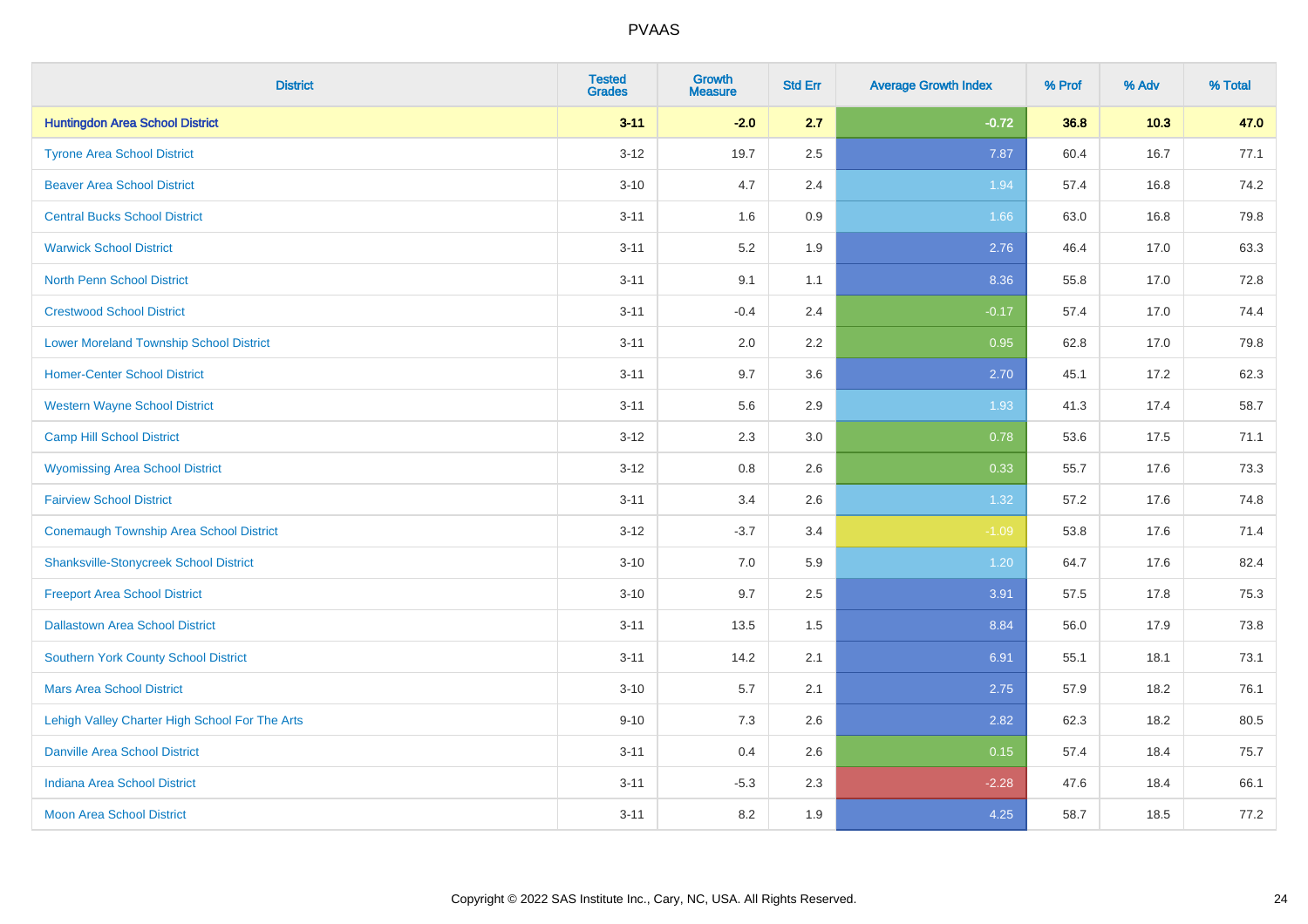| <b>District</b>                                 | <b>Tested</b><br><b>Grades</b> | Growth<br><b>Measure</b> | <b>Std Err</b> | <b>Average Growth Index</b> | % Prof | % Adv  | % Total |
|-------------------------------------------------|--------------------------------|--------------------------|----------------|-----------------------------|--------|--------|---------|
| <b>Huntingdon Area School District</b>          | $3 - 11$                       | $-2.0$                   | 2.7            | $-0.72$                     | 36.8   | $10.3$ | 47.0    |
| <b>Lewisburg Area School District</b>           | $3 - 11$                       | $-2.7$                   | 2.6            | $-1.03$                     | 57.0   | 18.5   | 75.6    |
| <b>Avon Grove School District</b>               | $3 - 10$                       | 10.0                     | 1.6            | 6.26                        | 56.3   | 18.6   | 74.9    |
| <b>Bethel Park School District</b>              | $3 - 11$                       | 5.6                      | 1.8            | 3.18                        | 65.3   | 18.6   | 83.9    |
| Capital Area School for the Arts Charter School | $9 - 11$                       | 5.8                      | 4.1            | 1.39                        | 59.3   | 18.6   | 78.0    |
| <b>Garnet Valley School District</b>            | $3 - 10$                       | 10.9                     | 1.7            | 6.53                        | 67.1   | 19.0   | 86.1    |
| <b>Richland School District</b>                 | $3 - 11$                       | 6.7                      | 2.9            | 2.33                        | 62.2   | 19.2   | 81.4    |
| <b>Upper Merion Area School District</b>        | $3 - 11$                       | 15.3                     | 2.0            | 7.62                        | 59.3   | 19.3   | 78.6    |
| <b>Bentworth School District</b>                | $3 - 11$                       | 5.7                      | 3.2            | 1.75                        | 44.2   | 19.5   | 63.6    |
| Leechburg Area School District                  | $3 - 11$                       | 4.4                      | 4.0            | 1.09                        | 47.8   | 19.6   | 67.4    |
| <b>Colonial School District</b>                 | $3 - 11$                       | 14.0                     | 1.7            | 8.21                        | 60.2   | 19.6   | 79.8    |
| Northern Bedford County School District         | $3 - 11$                       | 16.5                     | 3.6            | 4.58                        | 51.7   | 20.0   | 71.7    |
| <b>Hempfield Area School District</b>           | $3 - 12$                       | 4.6                      | 1.6            | 2.86                        | 53.5   | 20.1   | 73.6    |
| <b>Montoursville Area School District</b>       | $3-12$                         | 10.8                     | 2.5            | 4.24                        | 44.6   | 20.1   | 64.8    |
| <b>West Chester Area School District</b>        | $3 - 11$                       | 12.6                     | 1.2            | 10.38                       | 66.8   | 20.2   | 87.0    |
| <b>Saucon Valley School District</b>            | $3 - 11$                       | 14.7                     | 2.5            | 5.98                        | 48.7   | 20.2   | 69.0    |
| <b>Mountain View School District</b>            | $3 - 11$                       | 20.9                     | 3.5            | 5.91                        | 57.8   | 20.3   | 78.1    |
| West Jefferson Hills School District            | $3 - 11$                       | 1.8                      | 2.1            | 0.88                        | 55.7   | 20.8   | 76.4    |
| <b>Fort Leboeuf School District</b>             | $3 - 11$                       | 11.7                     | 2.5            | 4.73                        | 48.5   | 21.1   | 69.6    |
| <b>Pennsbury School District</b>                | $3 - 11$                       | 11.7                     | 1.5            | 7.90                        | 60.1   | 21.3   | 81.3    |
| <b>Springfield School District</b>              | $3 - 11$                       | 13.8                     | 1.7            | 7.99                        | 60.9   | 21.5   | 82.4    |
| <b>Tidioute Community Charter School</b>        | $3 - 11$                       | 5.7                      | 5.1            | 1.11                        | 34.4   | 21.9   | 56.2    |
| <b>Penn-Trafford School District</b>            | $3 - 11$                       | 13.4                     | 1.7            | 7.87                        | 62.3   | 21.9   | 84.2    |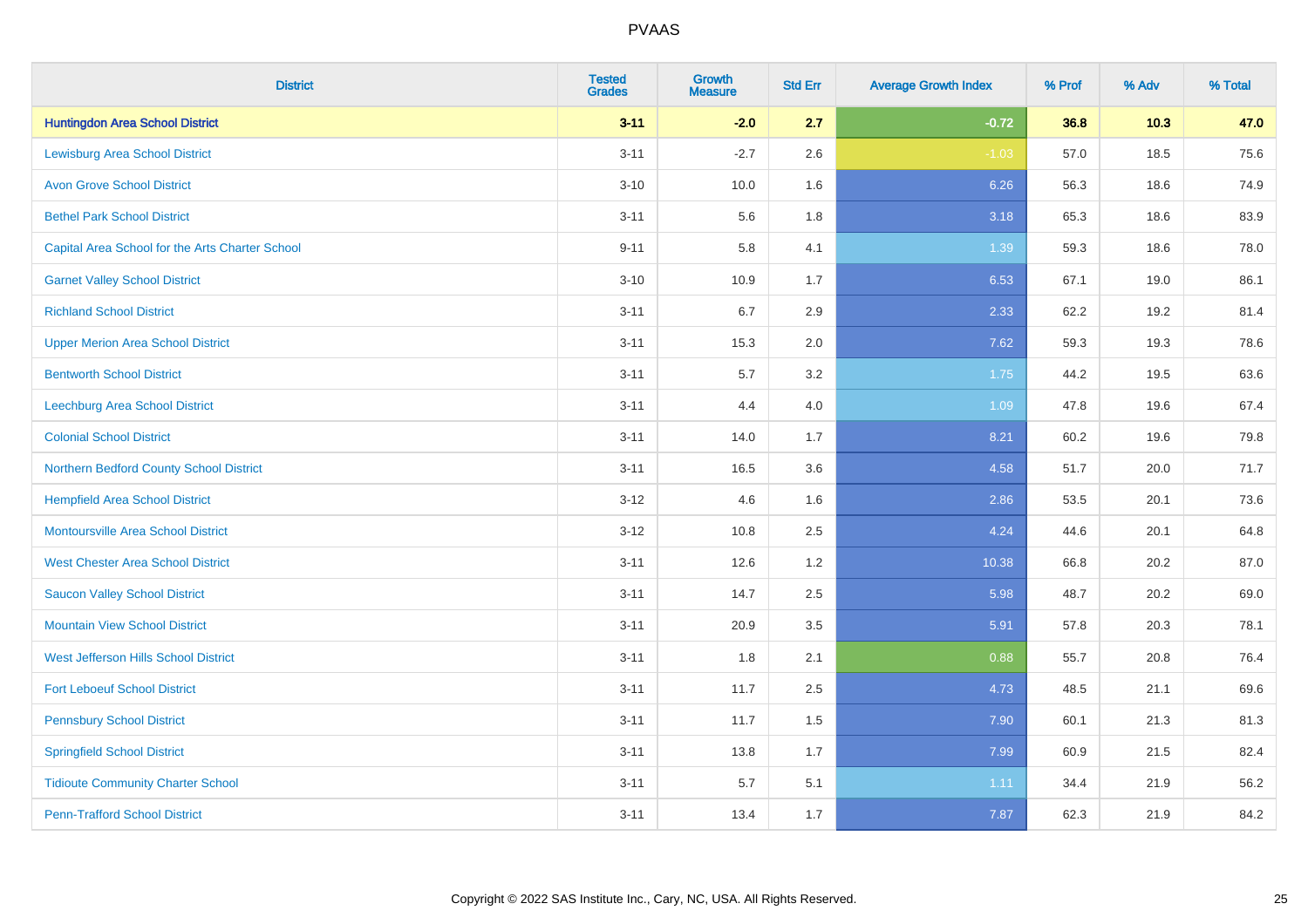| <b>District</b>                               | <b>Tested</b><br><b>Grades</b> | <b>Growth</b><br><b>Measure</b> | <b>Std Err</b> | <b>Average Growth Index</b> | % Prof | % Adv | % Total |
|-----------------------------------------------|--------------------------------|---------------------------------|----------------|-----------------------------|--------|-------|---------|
| <b>Huntingdon Area School District</b>        | $3 - 11$                       | $-2.0$                          | 2.7            | $-0.72$                     | 36.8   | 10.3  | 47.0    |
| <b>Parkland School District</b>               | $3 - 11$                       | 5.3                             | 1.2            | 4.30                        | 58.0   | 22.3  | 80.4    |
| <b>Wissahickon School District</b>            | $3 - 10$                       | 12.5                            | 1.8            | 6.85                        | 58.3   | 22.4  | 80.7    |
| <b>Wallingford-Swarthmore School District</b> | $3 - 10$                       | 0.9                             | 2.4            | 0.38                        | 64.4   | 22.7  | 87.1    |
| <b>New Hope-Solebury School District</b>      | $3 - 11$                       | 7.5                             | 2.9            | 2.57                        | 68.2   | 22.7  | 90.9    |
| Renaissance Academy Charter School            | $3 - 11$                       | 8.3                             | 3.3            | 2.54                        | 45.6   | 22.8  | 68.4    |
| Penns Valley Area School District             | $3 - 12$                       | 14.0                            | 2.9            | 4.80                        | 41.9   | 23.1  | 65.0    |
| <b>Radnor Township School District</b>        | $3 - 12$                       | 1.0                             | 2.1            | 0.50                        | 65.0   | 23.2  | 88.2    |
| <b>Cumberland Valley School District</b>      | $3 - 12$                       | 18.5                            | 1.3            | 14.64                       | 60.7   | 23.4  | 84.1    |
| Downingtown Area School District              | $3 - 11$                       | 12.1                            | 1.1            | 10.67                       | 60.0   | 23.5  | 83.6    |
| Mt Lebanon School District                    | $3 - 11$                       | $-1.0$                          | 1.5            | $-0.70$                     | 61.9   | 24.0  | 85.9    |
| <b>Pine-Richland School District</b>          | $3 - 11$                       | 11.5                            | 1.8            | 6.31                        | 60.6   | 24.4  | 85.0    |
| <b>Upper Dublin School District</b>           | $3 - 12$                       | 15.4                            | 1.8            | 8.53                        | 60.8   | 24.8  | 85.6    |
| <b>Greenwood School District</b>              | $3 - 11$                       | 15.9                            | 3.9            | 4.11                        | 50.0   | 25.0  | 75.0    |
| <b>Haverford Township School District</b>     | $3 - 11$                       | 8.0                             | 1.5            | 5.27                        | 53.0   | 25.5  | 78.6    |
| <b>Derry Township School District</b>         | $3 - 10$                       | 12.8                            | 2.0            | 6.39                        | 54.8   | 25.8  | 80.6    |
| <b>State College Area School District</b>     | $3 - 11$                       | 20.5                            | 1.4            | 14.33                       | 58.0   | 25.9  | 84.0    |
| <b>Peters Township School District</b>        | $3 - 11$                       | 5.0                             | 1.8            | 2.76                        | 59.8   | 26.1  | 85.9    |
| South Fayette Township School District        | $3 - 11$                       | 1.7                             | 2.0            | 0.88                        | 61.0   | 26.5  | 87.6    |
| <b>Norwin School District</b>                 | $3 - 11$                       | 18.0                            | 1.7            | 10.37                       | 58.5   | 27.0  | 85.4    |
| <b>York Suburban School District</b>          | $3 - 11$                       | 10.1                            | 2.1            | 4.91                        | 53.5   | 27.8  | 81.3    |
| North Allegheny School District               | $3 - 11$                       | 17.4                            | 1.3            | 13.52                       | 59.5   | 28.1  | 87.6    |
| <b>Hampton Township School District</b>       | $3 - 11$                       | 5.1                             | 2.2            | 2.35                        | 54.0   | 28.2  | 82.2    |